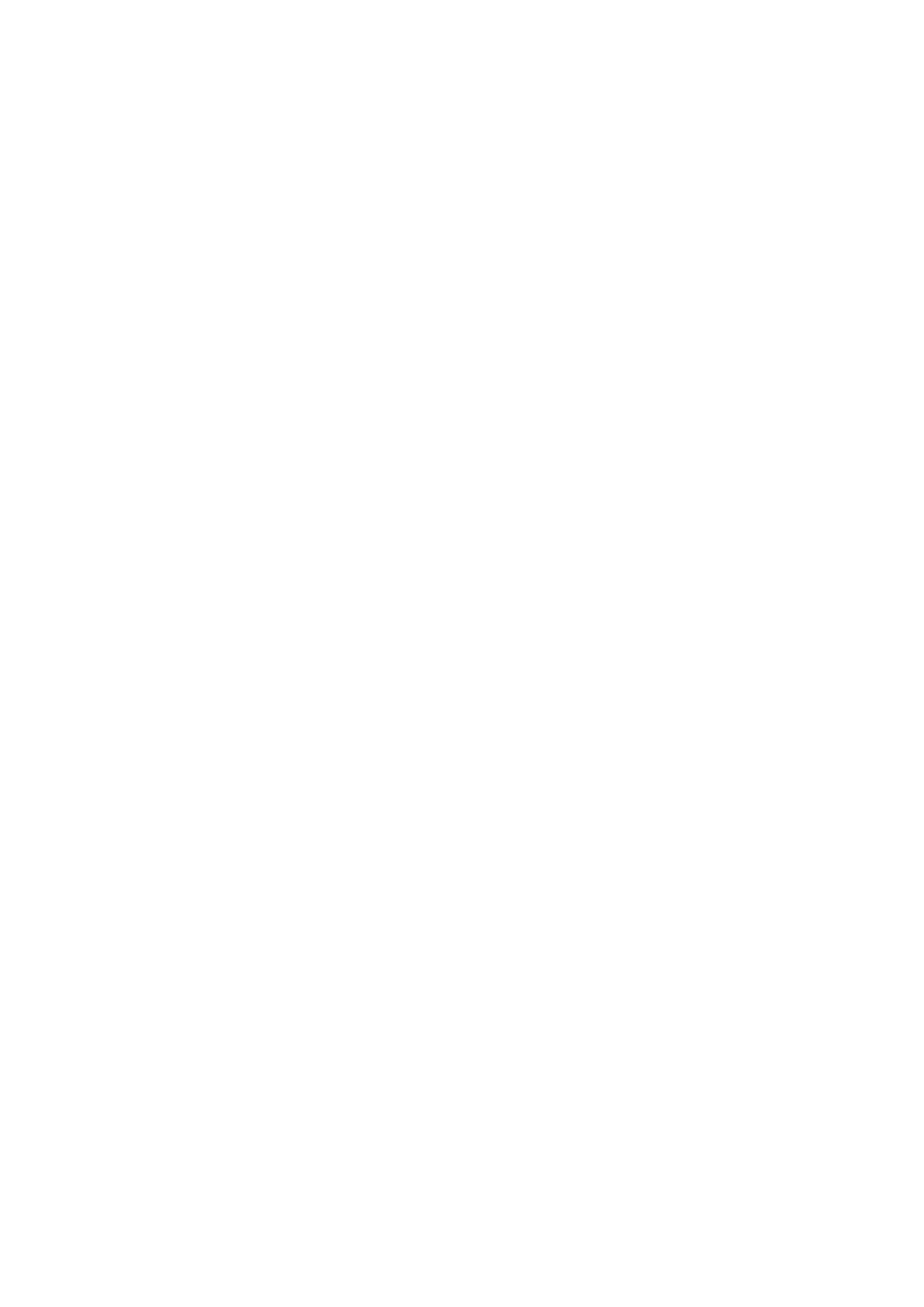## **EUROPEAN UNIVERSITY INSTITUTE MAX WEBER PROGRAMME**

*Transforming Memories: Workers' Recollection of the Socialist Regimes in East Germany and Hungary*

ESZTER BARTHA

EUI Working Paper MWP No. 2008/16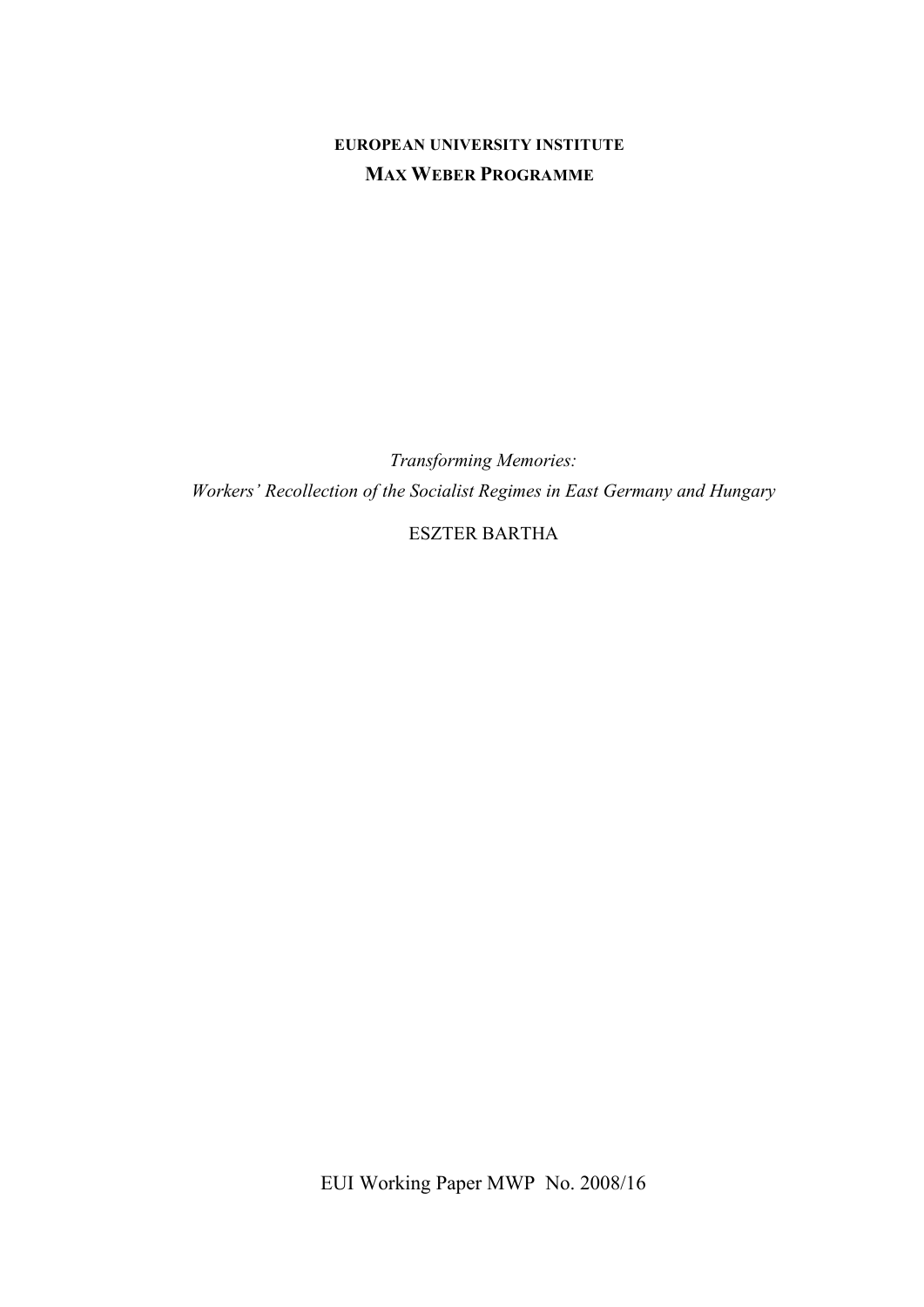This text may be downloaded for personal research purposes only. Any additional reproduction for other purposes, whether in hard copy or electronically, requires the consent of the author(s), editor(s). If cited or quoted, reference should be made to the full name of the author(s), editor(s), the title, the working paper or other series, the year, and the publisher.

The author(s)/editor(s) should inform the Max Weber Programme of the EUI if the paper is to be published elsewhere, and should also assume responsibility for any consequent obligation(s).

ISSN 1830-7728

© 2008 Eszter Bartha

Printed in Italy European University Institute Badia Fiesolana I – 50014 San Domenico di Fiesole (FI) Italy

> http://www.eui.eu/ http://cadmus.eui.eu/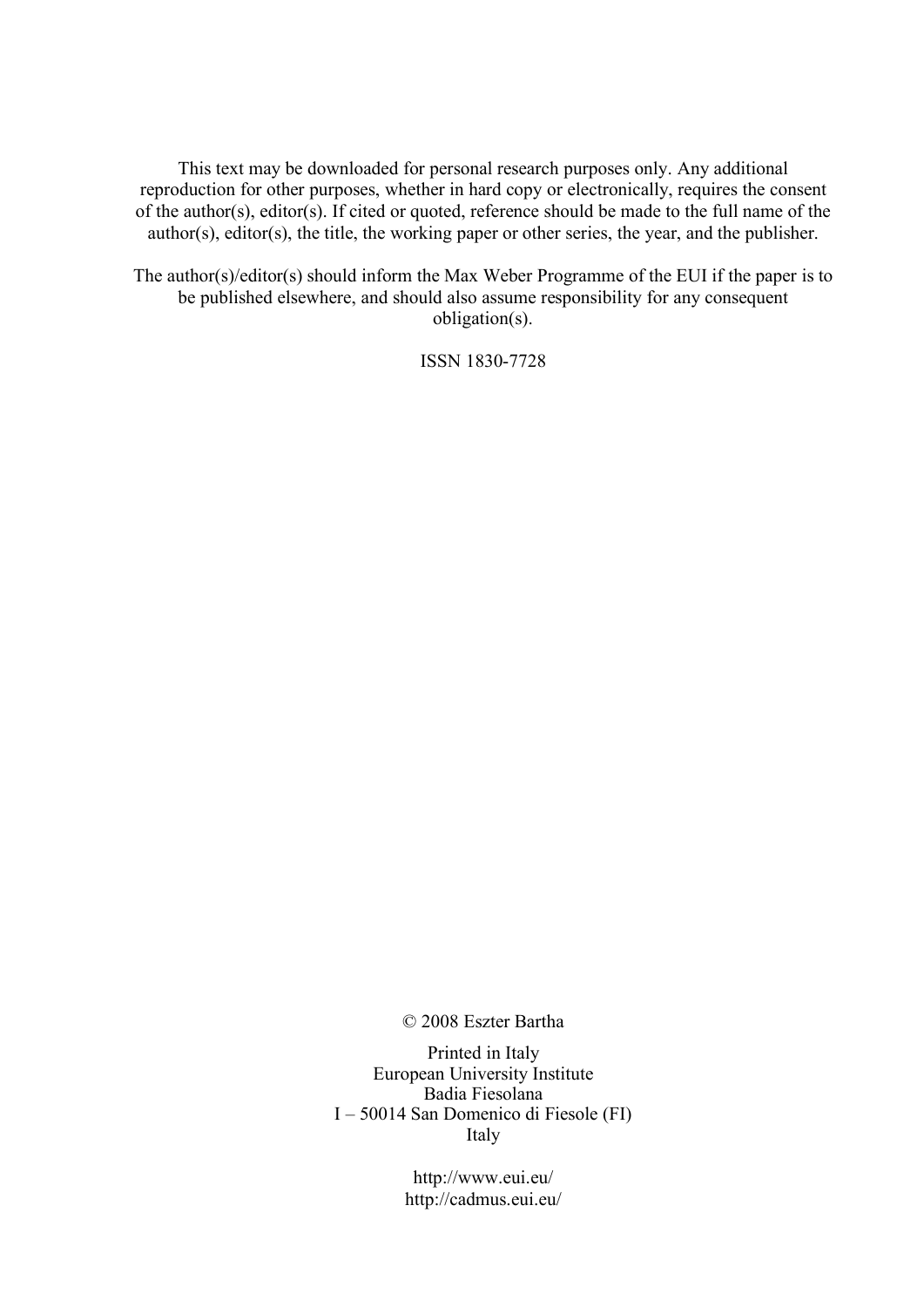#### **Abstract**

This paper analyzes and compares workers' memories of the late socialist regimes in East Germany and Hungary. It presents the results of an oral history project conducted in two factories, Rába MVG in Győr (Hungary) and Carl Zeiss in Jena (Germany) between 2002 and 2003. Both factories were large enterprises of the socialist period and both were considered to be "model" factories. The two enterprises survived systemic change but with considerably reduced personnel. Forty life-history interviews were made in both factories with an equal number of people who were still employed there, and with those who had lost their jobs during re-structuring. The selection of the interviewees had two main criteria: 1) an equal number of men and women; 2) the age of at least 40 so that the interviewees had work experience under the socialist regime. To find interviewees, I used the snowball method and newspaper advertisements.

The partly similar, partly different experiences of transformation influenced the construction of the memories of socialism in the two countries. Although it cannot be said that the socialist system left only negative memories behind in East Germany – in fact, most of the interviewees argued that the school system, health care system and child care institutions were better, and the state gave more support to working mothers than after 1989 – no-one wanted to return to Honecker's GDR. Most of the interviewees said that they were happy that the Wende had come. The memories of the Kádár regime in Hungary showed a more varied picture. Some narrators claimed that they lived better under the old system and they expressed a desire for the return of the Kádár regime. Although most people accepted systemic change to be necessary, they thought that privatization benefited the old elite. The change of regime in Hungary was therefore linked with a new exclusion and dispossession of the people.

## **Keywords**

Postsocialist change, East Germany, Hungary, workers, life-history interviews, naratives of decline, memory of socialism, new exclusion.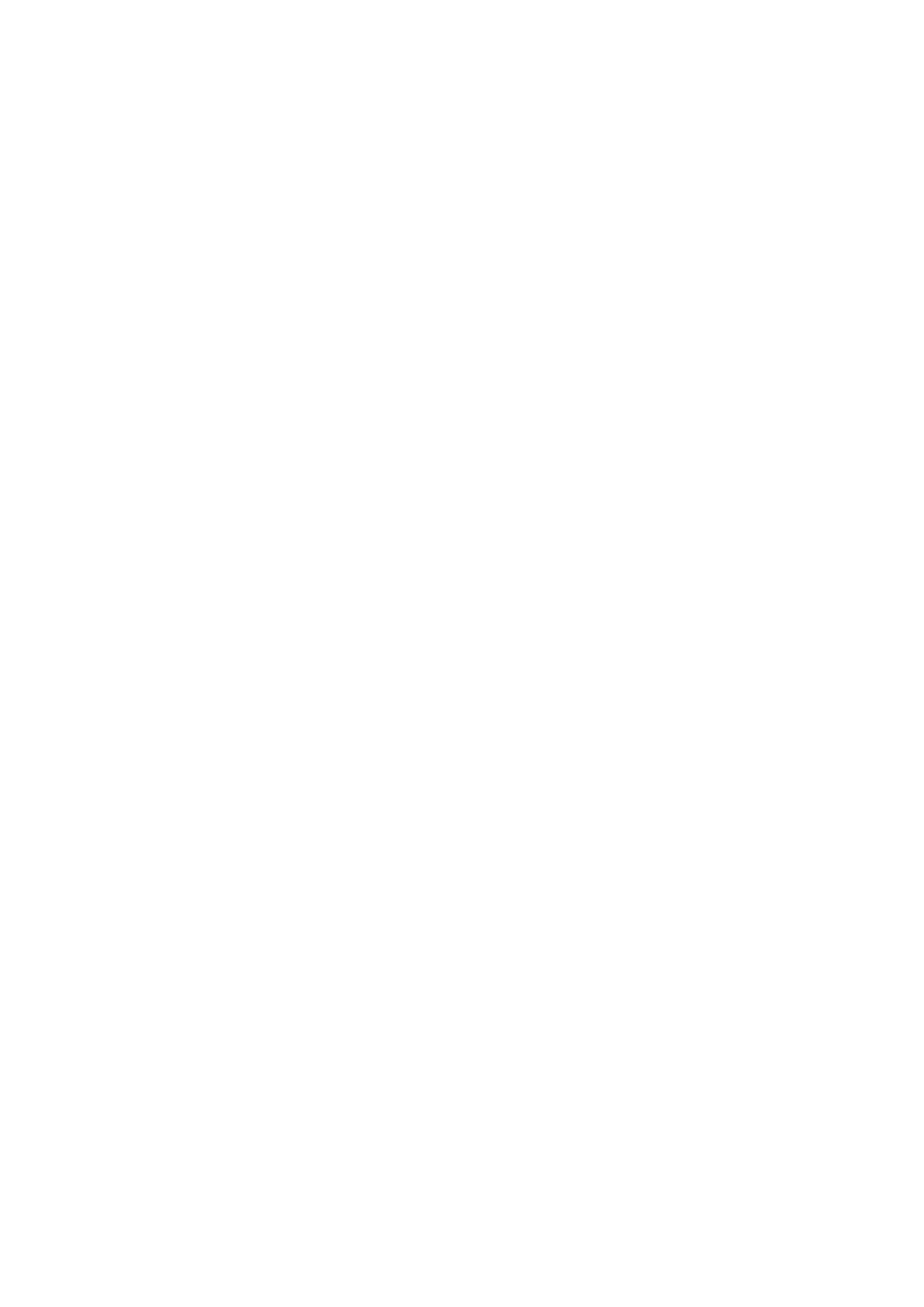## *Transforming Memories: Workers' Recollection of the Socialist Regimes in East Germany and Hungary*

## ESZTER BARTHA

## Max Weber Post-Doctoral Fellow (2007-2008) European University Institute, Florence, Italy

#### **Introduction**

Not even once was I late for work… so I say that there was very strong discipline there. Whoever worked there honestly did not have to worry about having work tomorrow. Believe it or not, in the division where I worked you had to ask people to take their holiday. There were 23 people working there and at the end of December I had to send them for holiday. We are at the end of the year, and they did not want to take their holiday because they liked their work in the factory so much [...] at that time people were proud of retiring from the same factory where they started working. Today they ask: do you want this job? If you pay me more, bye-bye, I will go there immediately. People don't believe that it was like this, although Ede Horváth<sup>1</sup> travelled many times to the West where dynasties worked in the motor factories, the whole family worked there until retirement from the grandfather to the grandson. Not that in every second week you have a new job.<sup>2</sup>

I liked my job as an optician very much. I really enjoyed my work, and I could not imagine that I would do something else. After the Wende we worked for a shortened period of time and then the whole division was dissolved. There was a so-called social plan, people in a difficult social situation were supposed to be positively discriminated for but I know three women in our division, all single, with children and no one protected them. It was a very difficult time for everybody. I finished a computer course and I learnt typing. During the training time I had to register regularly at Zeiss, and then, I will never forget, one man on this board told me that if we need an optician who is a good typist, we will certainly think of you. It was as if he had hit me in the face […] At that time I did piecework. I had to perform well, fulfil the norm and so on… Now I have a different job, I sit in an office, which I have always thought an easy job, but it is a very different type of work, although I enjoy it in a different way than my work in the factory but I must say that when I go home, I feel exhausted to the same extent as when I finished my work in the factory. 3

<sup>&</sup>lt;sup>1</sup> The chief manager of Rába factory between 1963 and 1989. Before this he was the manager of the Industrial Tool Factory, which was united with the Wagon Factory in 1963. The factory regained its original name - Hungarian Railway Carriage and Machine Works – MVG – in 1965.

<sup>&</sup>lt;sup>2</sup> Interview with a Hungarian maleskilled worker, foreman (63). <sup>3</sup> Interview with a German female skilled worker (56).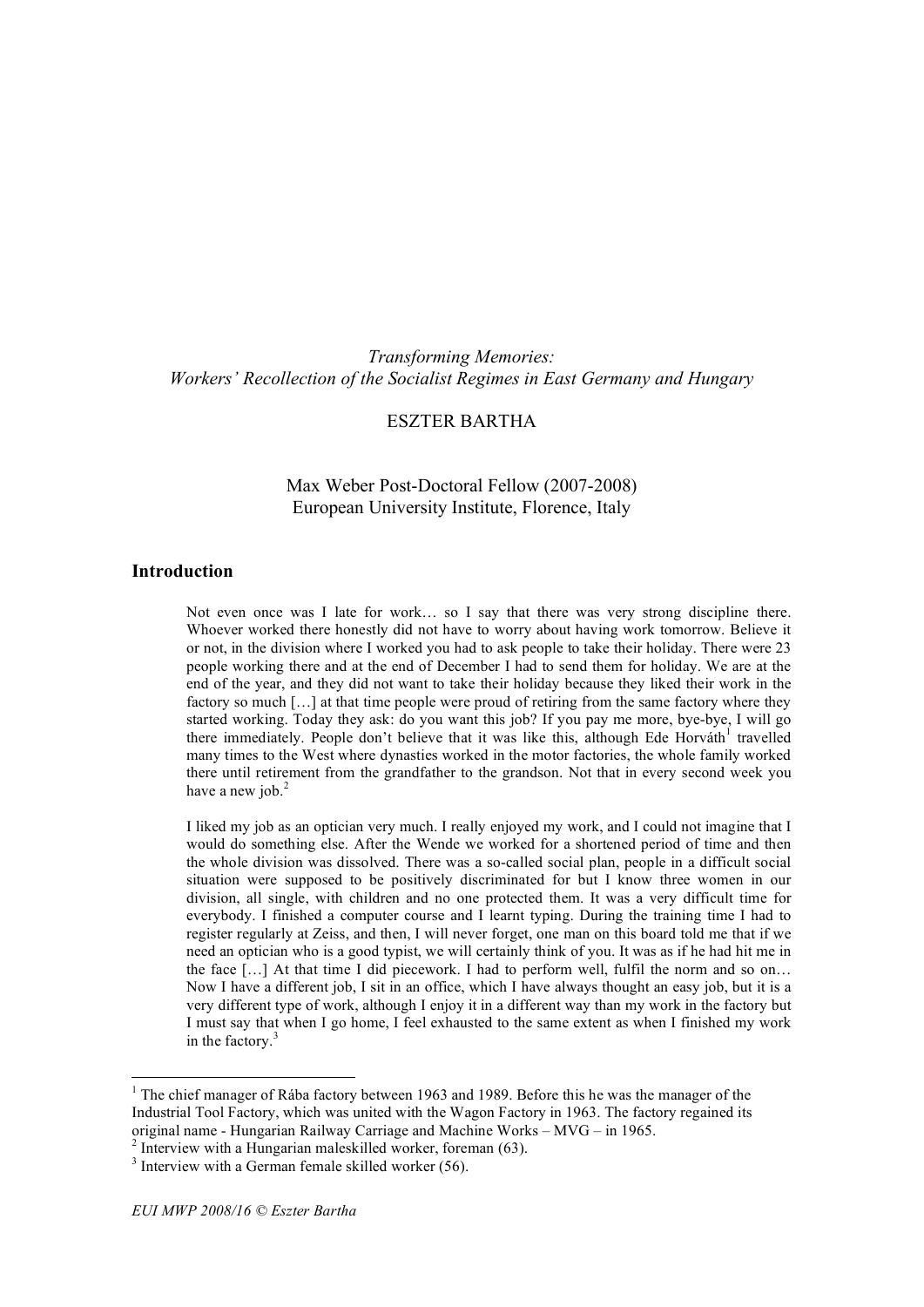The above quotes reflect the systemic change of 1989-1990 in East-Central Europe from the perspective of the workers, who constituted the largest social group in the socialist regimes, and who were proclaimed to be the ruling class under state socialism. Although the socialist regimes largely based their legitimacy on this social group, relatively little has been done to investigate the social and political behaviour of workers at the time when what can be termed as the legitimacy gap became painfully apparent for the party states, which claimed to exercise power in the name of the working class. In what follows I outline some of the reasons for this negligence, while at the same time I seek to highlight the theoretical and empirical importance of "bringing back" workers into the social and political literature of late socialism.

The rapid collapse of the Eastern European socialist regimes rendered the year 1989 a watershed. Because of the focus on political upheaval, 1989 was often seen as a "year zero" – an unquestionable turning point. This boundary was first challenged by economic history, which showed that the economic decline of the system started well before its political collapse.

This paper offers a different perspective on systemic change by focusing on workers' life-histories in the two regimes, and in particular, on the question of how living in the new, capitalist system influenced the construction of the memory of socialism and the change of regime. By doing so, the paper seeks to challenge simplified notions about the relationship between the workers and the party state as well as about the ways in which socialist regimes are remembered in post-socialist industrial communities. The relationship between the workers and the regime has been in fact a widely contested issue since the establishment of the Eastern European Communist regimes, and subject of ideological rather than academic debate. Since class theory was central to the self-legitimation of these regimes, and the Communist parties claimed to rule in the name of the working class, the writing of working-class histories under state socialism had to conform to this dominant legitimizing ideology.<sup>4</sup> The eventual and rapid collapse of the Communist regimes across the region in 1989 discredited the "legitimizing" narratives of official histories; the events of the year disproved notions of a simple equivalence between class position and class consciousness characterized of dominant trends in Marxist thought. Contrary to the expectations of many Eastern and Western European leftists, political programs based on the philosophies of democratic socialism and workers' self-management received very little support from Eastern Europe's working classes after they were liberated from the bureaucratic tutelage of their ruling Communist parties. <sup>5</sup> Nor was the Eastern European political and intellectual

 <sup>4</sup> While labor history in the Eastern European countries was influenced directly by political and ideological requirements, this "traditional" paradigm - what Thomas Welskopp called the "prevented heroic history of the proletariat" – was present in Western historiography as well. According to Welskopp's argument, in this traditional narrative the complex relationship between class position and class consciousness has been simplified to the triangle "situation – consciousness – behaviour". For a theoretical critique of the old narrative see: Thomas Welskopp, 'Von der verhinderten Heldengeschichte des Proletariats zur vergleichenden Sozialgeschichte der Arbeiterschaft – Perspektiven der Arbeitergeschichtsschreibung in den 1990er Jahren.' *1999 Zeitschrift für Sozialgeschichte des 20. und 21. Jahrhunderts, no. 3. (1993), 34-53.*

*<sup>5</sup> Michael Burawoy self-critically reflected to these expectations in Michael Burawoy- János Lukács,* The Radiant Past: Ideology and Reality in Hungary's Road to Capitalism *(Chicago and London: The University of Chicago Press, 1992). For a critical re-evaluation of the chances of leftist alternatives in Hungary see: Tamás Krausz - Péter Márkus (eds.).* Önkormányzás vagy az elitek uralma? *(Budapest: Liberter, 1995).; Tamás Krausz, (ed.)* Rendszerváltás és társadalomkritika *(Budapest: Napvilág, 1998); Erzsébet Szalai,* A civil társadalomtól a politikai társadalom felé. Munkástanácsok 1989-93 *(Budapest: T-*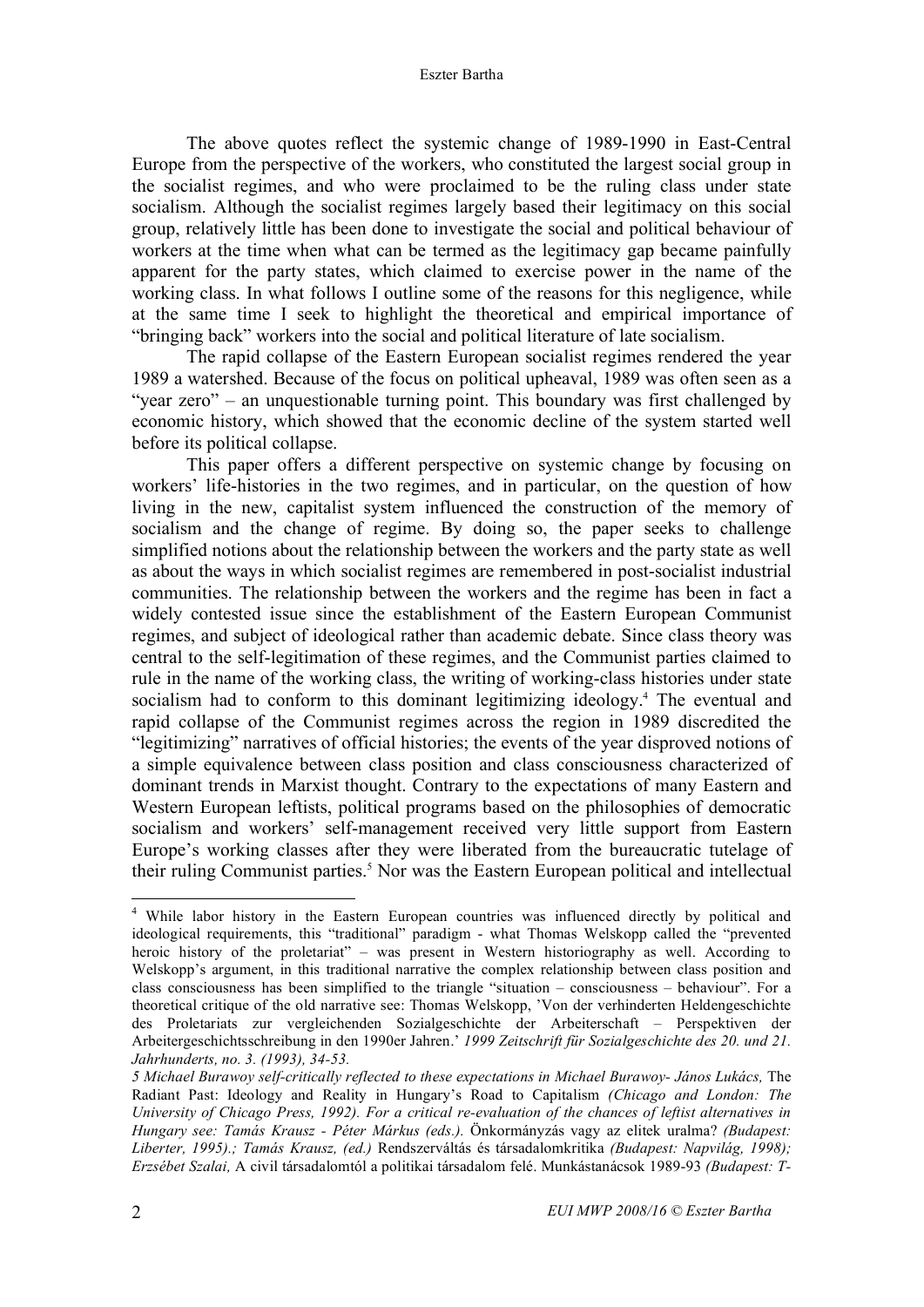climate favourable for revisiting working-class histories after the change of regimes: all forms of class theory were regarded as utterly discredited $6$  and the "working class" was often uncritically associated with the state socialist past. This nourished the belief that workers were by definition nostalgic about the past regime. In Germany even the term Ostalgie was created to express this feeling.

## **Sources and method**

My research analyzes forty life-history interviews made with workers of the Carl Zeiss factory in Jena (Germany) and the Rába factory in Győr (Hungary). Both factories were large enterprises under socialism and since the regime regarded workers in largescale industry as its central social basis, its labour policy was mainly targeted at this group. Further criteria were that both factories survived this systemic change, in order to find interviewees, who worked there in both regimes, and that both should have a presocialist past. Since socialist towns built on heavy industry were obviously hit harder by re-structuring, I decided to exclude this distorting factor. The province of Thuringia, to which Jena belongs, is one of the most developed parts of East Germany (Jena is also referred to as Leichtturm), and Győr-Sopron county located in North-Western Hungary belongs to the most rapidly developing region of the country, characterized by the establishment of new industries (Audi, Philips). The Zeiss and Rába factories survived the changes albeit with significantly reduced personnel. Carl Zeiss Jena employed over 30,000 people in Jena while Rába had around 20,000 employees in Győr (both factories had plants in other towns as well). The personnel of Carl Zeiss Jena were reduced to 3,000 and that of Győr to 4,000 at the time of the interviews (2002-2003). Because many branches of the factories were privatized, it is impossible to tell how many people lost their jobs as a result of re-structuring. Unemployment hit the GDR harder than Hungary: in Jena the unemployment rate exceeded 10% while in Győr it was below 5% at the time of the interviews. In both factories I conducted an equal number of interviews with people who were still employed there, and with those who had lost their jobs during re-structuring. The selection of the interviewees had two main criteria: 1) an equal number of men and women; 2) the age of at least 40 so that the interviewees had work experience in the socialist regime. To find interviewees, I used the snowball method and newspaper advertisements. <sup>7</sup> Interviewees were asked to tell their lifehistories and they were encouraged to compare their experiences of the two – socialist and capitalist – regimes.

The main objective of the research is to analyze and compare workers' experiences and their ideas of both regimes. Memory in this sense is understood as historical and relational; its construction is inevitably influenced by the experiences of

 $\overline{a}$ 

*Twins Kiadó, 1994); id.* Baloldal - új kihívások előtt *(Budapest: Aula Kiadó, 2003); László Thoma, Alternatívák nélküli társadalom (Budapest: Gondolat, 1995).*

*<sup>6</sup> While it has become fashionable to dismiss class analysis altogether, there are authors who propose the reinterpretation of the concept of class rather than propagating its general crisis. See Don Kalb,* Expanding Class: Power and Everyday Politics in Industrial Communities, the Netherlands, 1850-1950 *(Durham and London: Duke University Press, 1997), 3-24; Thomas Welskopp, 'Ein modernes Klassenkonzept für die vergleichende Geschichte industrialisierender und industrieller Gesellschaften' in: Karl-Thomas Lauschke- Thomas Welskopp (eds.).* Mikropolitik im Unternehmen. Arbeitsbeziehungen und Machtstrukturen in industriellen Groβbetrieben des 20. Jahrhunderts *(Essen: Klartext-Verlag, 1994), 48-106.*

<sup>7</sup> Since it was agreed with the participants that the interviews would be treated anonymously, the names of the interviewees are not given in the text.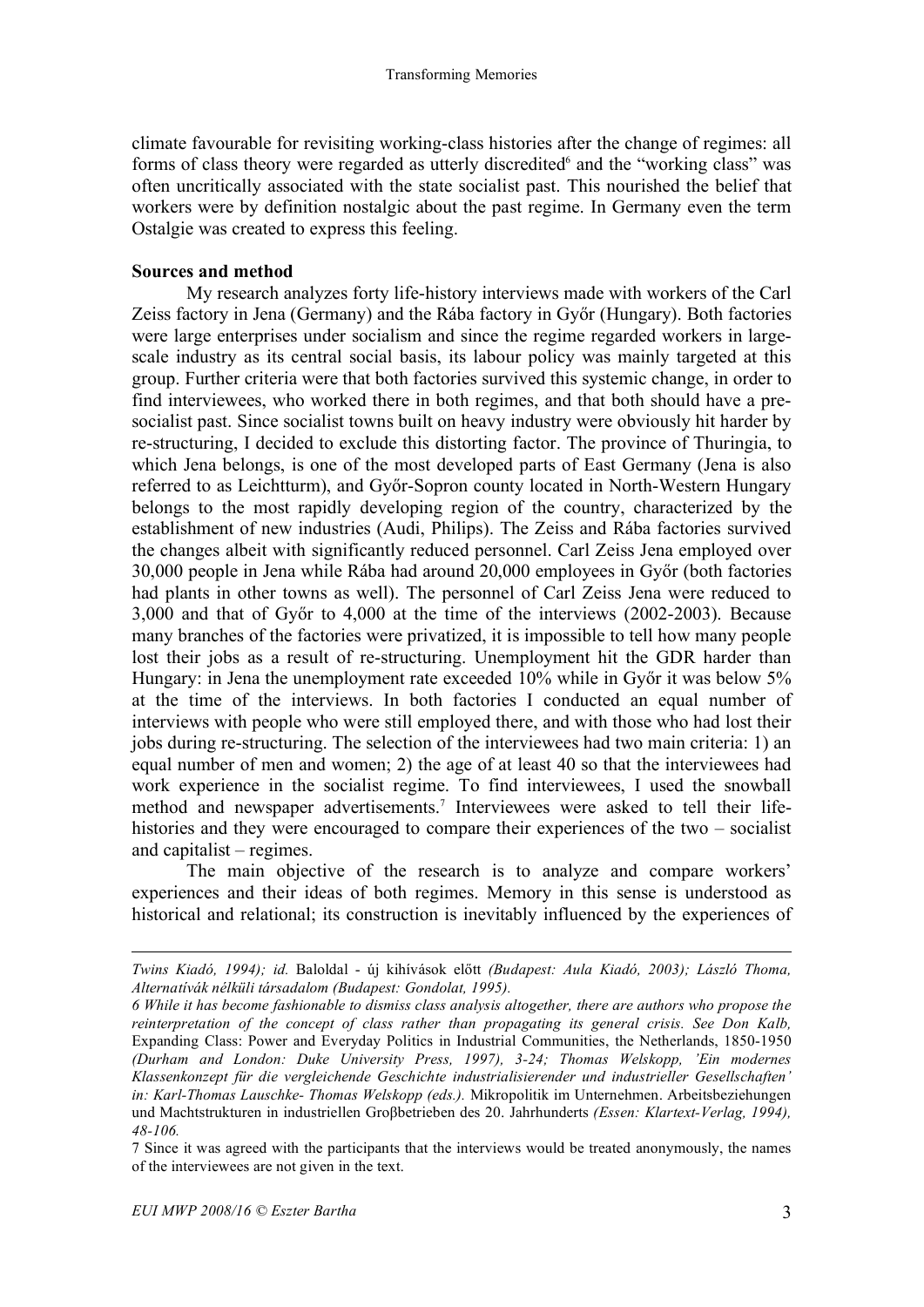the new, capitalist regime. An even more interesting question is, however, how workers socialized in the past regime think of the new society, and how they evaluate the change of regime in retrospect. The present paper starts from the assumption that memory is constructed in a given social space and is inevitably shaped by ongoing social processes. It thus takes a social rather than psychological approach to the construction of memory: the analysis is concerned with finding common patterns in the individual life-histories and recollections in an attempt to contribute to a better understanding of workers' social experiences of both regimes that make up the substance of their historical memory.<sup>8</sup>

Methodologically, the paper seeks to make use of what Michael Burawoy called the extensive case method.9 The first dimension of the extended case method is participant observation. On this, there is a huge literature in ethnography, discussing the covert and overt forms, different levels of immersion, insider and outsider status and the role of informants. In my research both pragmatic and methodological considerations suggested that I be an observer rather than a participant. The second dimension is the establishment of a link between the macro and the micro levels. One way to think of the macro-micro link is to view the micro as an expression of the macro, discovering reification within the factory, commodification within the family, bureaucratization within a school. From the perspective of the extended case method, this link is established, however, not as a reference to an "expressive" totality but to a "structured" one in which the part is shaped by its relation to the whole, in a dialectic relationship. This dimension is particularly important for my research since in order to compare the findings of the two factory studies, it is essential to link the individual case studies to the national and global environments that determined the conditions of systemic change. The third dimension is the extension of the case study in time, a condition that is fulfilled in the research.

The last dimension is the extension of theory: Burawoy argues that by discovering and explaining an anomaly in the field, it is possible to improve grand theories. The analysis of the interviews in both countries in fact challenges both assumptions discussed above: because the urban skilled workers that the regime considered to be its main social support were not nostalgic about the socialist regime and nor were their views on capitalism consistent with orthodox Marxism or "mainstream" liberal expectations. In the light of the East German interviews it can be stated bluntly that workers were not nostalgic about the past regime: in fact, no-one wanted to return to Honecker's GDR, not even those who, after years of unemployment could have held themselves to be the losers of the change of regime. The evaluation of the Kádár regime in Hungary was more ambiguous. It was mainly the people who lived in villages who reported a marked decline in their standard of living and life opportunities. While people observed that there were many positive features of the socialist system (full employment, and social security), it was typically skilled urban workers who argued that material security did not compensate them for limited political freedom. These findings suggest that the memory of the state socialist past should be taken more seriously as a social construction rather than being dismissed with simplistic

 <sup>8</sup> See Halbwachs's argument, who belonged to the second generation of Durkheimians in the interwar years, that the mind reconstructs its memories under the pressure of society. Maurice Halbwachs, *On Collective Memory* (Chicago and London: The University of Chicago Press, 1992), 51.

<sup>9</sup> The extensive case method is described in Michael Burawoy, 'Introduction: Reaching for the Global', in id., (ed.), *Global Ethnography: Forces, Connections, and Imaginations in a Postmodern World* (Berkeley and Los Angeles: University of California Press, 2000), 1-38.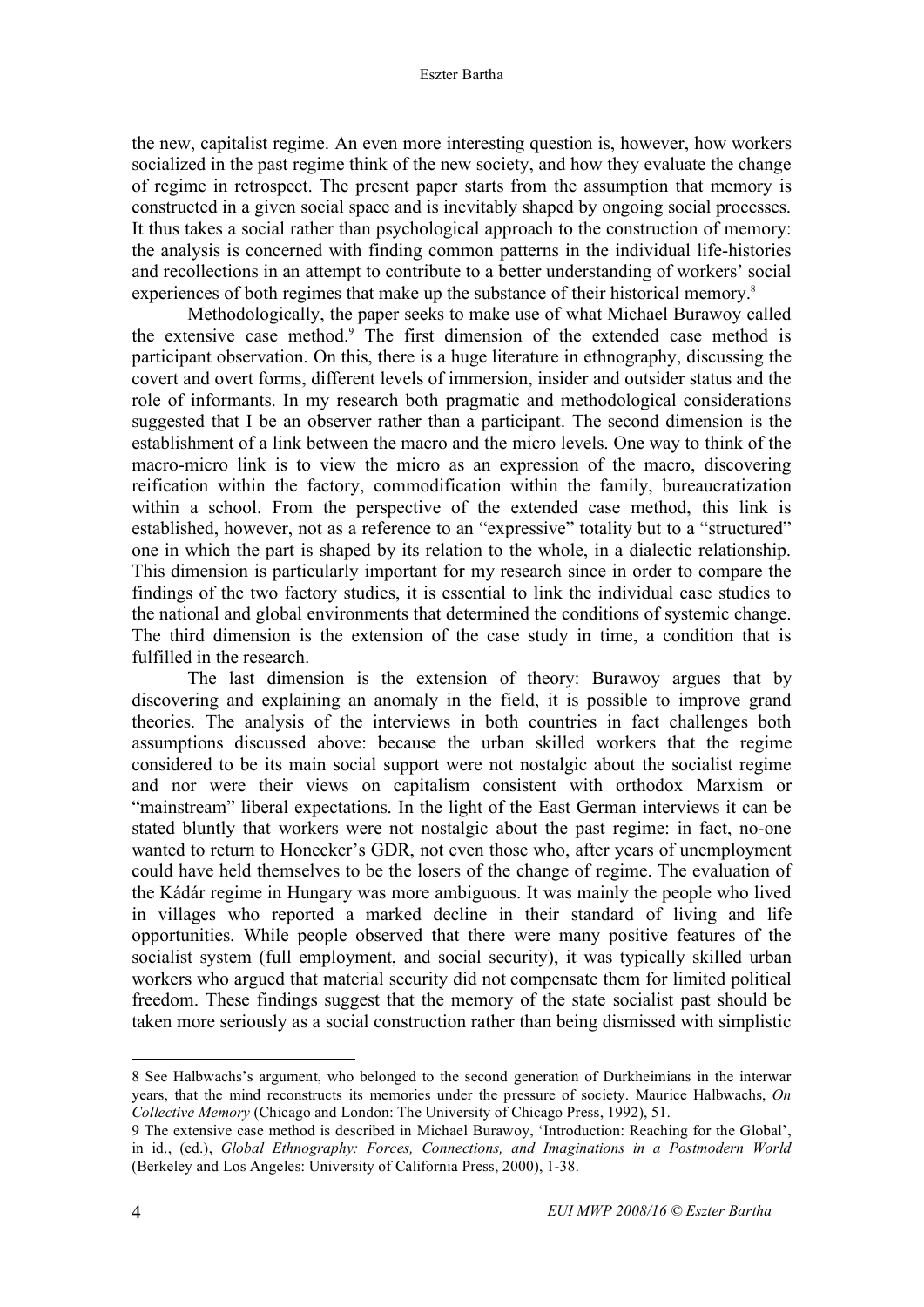psychological arguments underlying the idea of Ostalgie such as "time makes memories grow fonder" or "youth is always positively remembered" that were not verified in the research.

The two countries – the GDR and Hungary – were chosen as examples because they offer two different approaches to socialism; one can be labelled as reformist – Hungary; the other as collectivist – East Germany. While both the Kádár and Honecker regimes sought to win over people for the regime through consistent increases in welfare provision, and with the promise that the workers would "catch up" with Western levels of consumption (this policy was promptly called in Hungary the standard of living policy), in the Hungarian case this was increasingly combined with an extension of the private (also called "second") economy that was expected to provide the economic basis for the increase of the standard of living of the people. Gradual marketization went hand in hand with a "softening" of the dictatorship. This more liberal atmosphere rendered the signs of the social decline of the regime visible in Hungary. In the late Kádár era, mounting economic discontent gradually developed into overt criticism of the Party and the political system.

The GDR, by contrast, was always regarded as a socialist stronghold on the border of the Eastern bloc where the Soviet military presence and ideological control was much stronger than in Hungary. There was also a more marked need to compete with the capitalist West directly. After the end of Ulbricht's reform and his resignation in 1971, Honecker combined central planning with a significant extension of the welfare state. As the gap between East and West German standards of living continued to grow, repression was used to a greater extent than in Hungary to prevent open criticism, allowing the states to publicly maintain the fiction of the superiority of the socialist system. In contrast to Hungary, where market reforms contributed to the growing individualization of society, the GDR preserved a more collectivist model of socialism, where solidarity – in the light of the interviews – was also strengthened by the relative shortage of consumer goods and services.

The transformation from socialism to capitalism had different national trajectories in the two countries. After the change of regimes, the GDR adopted the welfare system of West Germany that mitigated the social costs of transformation. Hungary, on the contrary, was characterized by the outright dismantling of the socialist welfare system, and adopted an explicitly neo-liberal program of re-structuring. The comparison also aimed to explore how the different experiences of post-socialist change influenced workers' recollection of the two regimes.

## **"Narratives of decline"**

There are two main aspects of post-socialist change on which the German and Hungarian respondents expressed similarly negative views. The first is the disintegration of the community at the workplace and in the neighbourhood. In lifehistory interviews, workers reported having participated in an intensive community life in socialist collectives (such as brigades or neighbourhood communities – Hausgemeinschaft in the GDR) that they recalled with a sense of loss. The common leisure and sometimes even family programs strengthened social contacts among colleagues, thus reinforcing cohesion and solidarity. Interviewees also reported cases when these supportive social networks helped them (or others) through private hardships: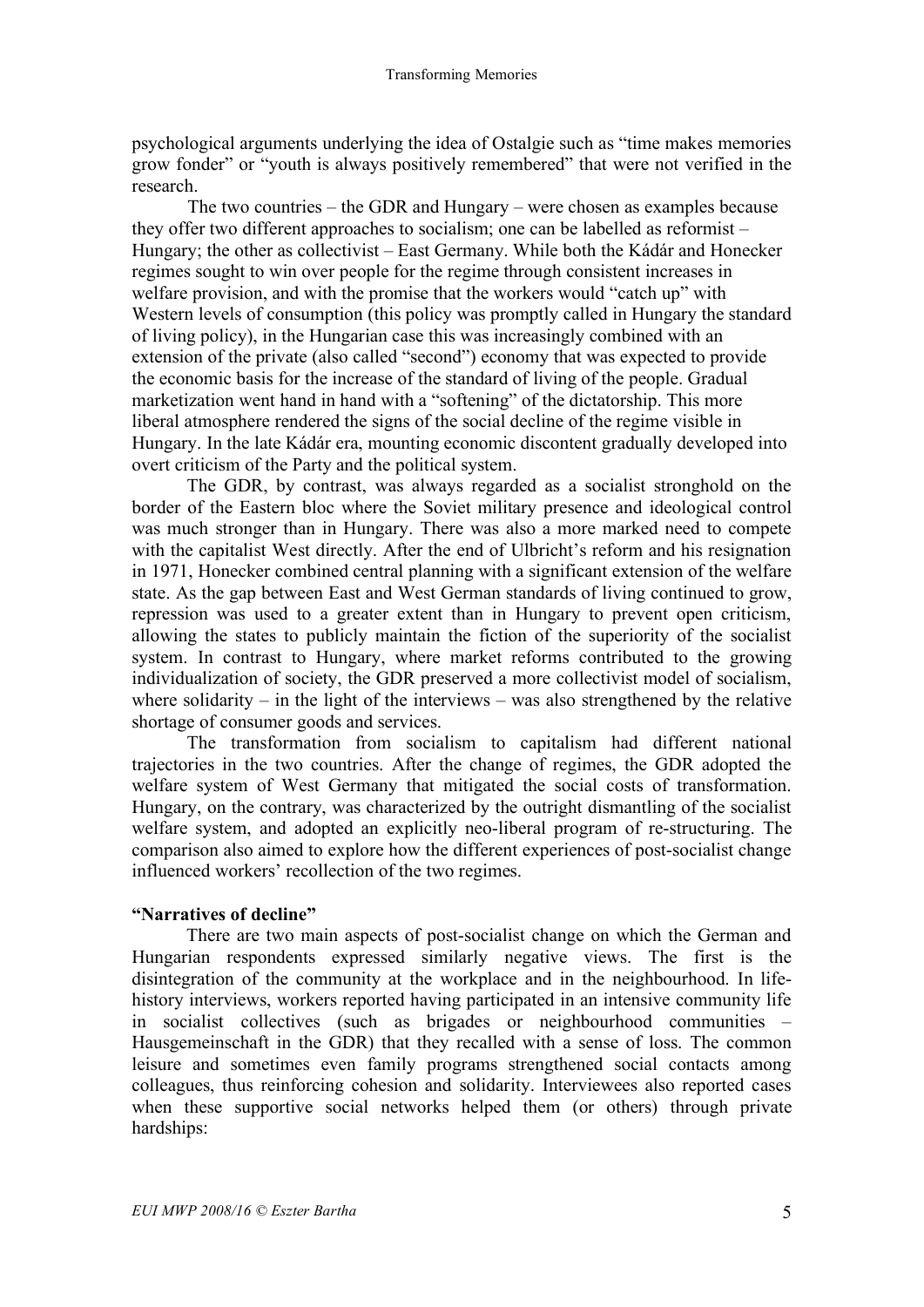It was much better with the socialist brigades, we all knew each other. At that time they said that we have to pay attention to others. On paper. But people also wanted to pay attention to others. Because I remember that we went to see the babies of colleagues, we went to the cinema, and what you can imagine, everywhere. To concerts…and the community was at that time more united, we went to bowl, to play football, at that time we always went somewhere. Not because people undertook the tasks on paper. Ridiculous. Because they had a nice time together. And there were very few who wanted to be left out of this company.<sup>10</sup>

Similar stories were reported by East German interviewees when brigades gave psychological support to their members:

Earlier there was a totally different feeling of solidarity between colleagues. Today it is more like a fight because people think that they cannot keep their jobs otherwise. It was different in the GDR era […] We had a colleague who had an alcohol problem and it was precisely in this environment that her socialist brigade helped her to lead a normal life. After the Wende she became a real alcoholic.<sup>11</sup>

While many interviewees recalled community life with a sense of loss, brigades were not linked with Communist ideology in the eyes of people. As one interviewee formulated it, people had a nice time together and they cared little about the ideology. Other interviewees consciously distanced themselves from the propaganda of the regime, while maintaining that community life was different back then:

In the past the collective was very different, for instance the socialist brigades, it is easy to say now that it was all communist propaganda, but I think, no, today you can't organize anything like that, I am not nostalgic, really not, because those times were also not very good, but it was different, people were related somehow differently, now they don't care about others, it is a different age, a different style, everybody says so, it was not so bad in the past, we were young, we used to go out, it was not bad at all. We went to the pub, to the wine-cellar, drinking, having barbecues, we also went to the library, there were eminent librarian members [laughs] so I was an eminent librarian member, too, I like reading very much, I wrote the diary of the brigade, we had lectures, we planned socialism [laughs], it was not so bad, excursions with the brigade, cinemas, the collective was very different in the past, okay there was a lot of Marxism, but we did not take it seriously, they could not fool us with everything.<sup>12</sup>

The disintegration of the old workplace collective was often directly linked with the second common negative aspect of systemic change, the fear of unemployment. The disintegration of the old collectives was mostly explained through the increasing competition in the new system, the massive lay-offs and the individual's fight to keep his or her job in both the East German and Hungarian interviews. Workers reported that they were under constant pressure because of the lay-offs, and that this tension poisoned the atmosphere in the workplace. It was observed in both countries that society grew more individualistic and relations became increasingly privatized. Many interviewees directly contrasted the old times, when communities at the workplace had been more important to the people, with the experience of the new, capitalist regime:

At that time it was possible to establish better communities in a workplace than today. I can say this as a brigadier. I invited them to this anglers' camp<sup>13</sup> a couple of times a year. When the first

<sup>&</sup>lt;sup>10</sup> Interview with a Hungarian female skilled worker (55).<br><sup>11</sup> Interview with a German female skilled worker (45).<br><sup>12</sup> Interview with a Hungarian female worker (49).<br><sup>13</sup> The interview was conducted in the weekend hous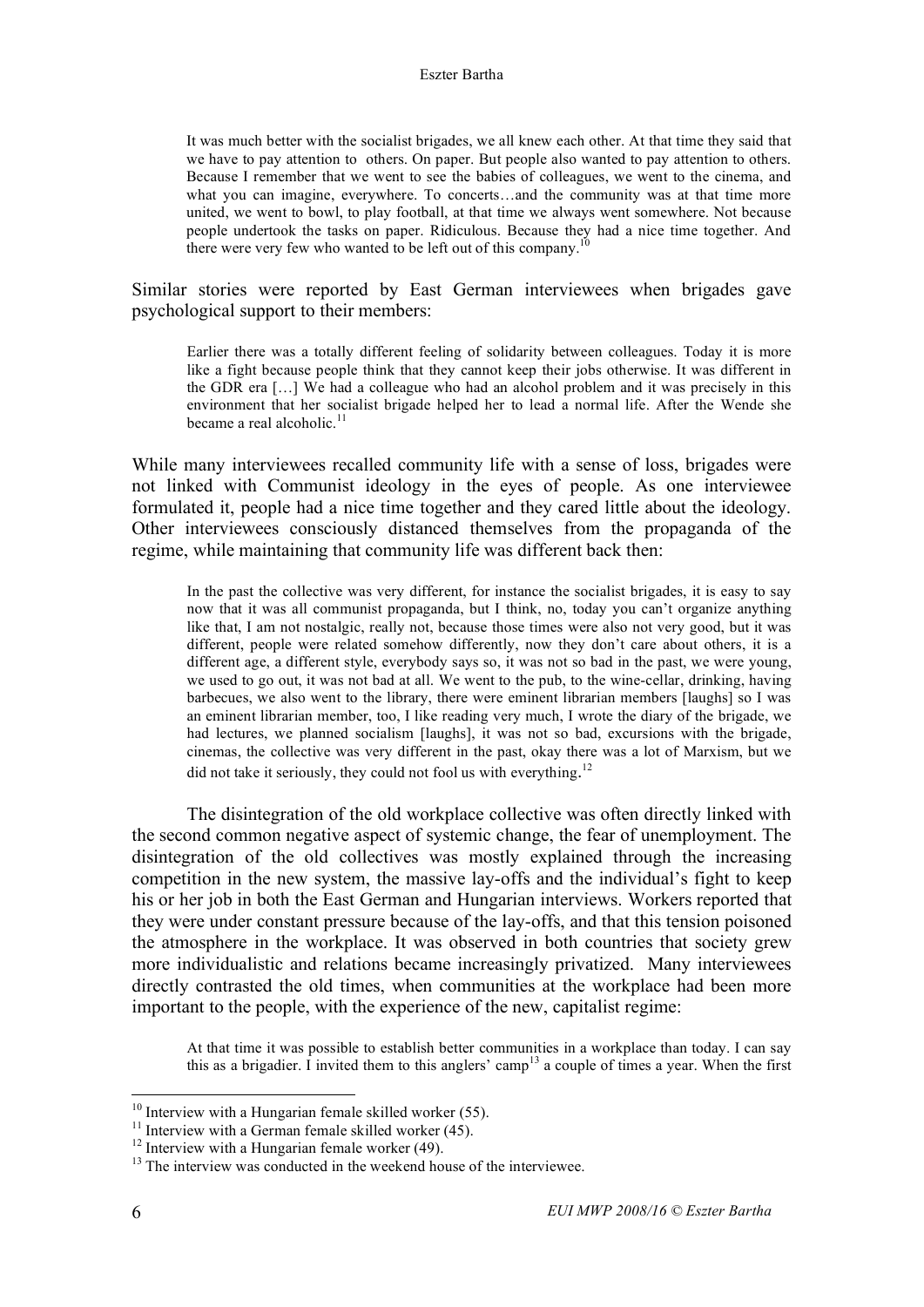was successful, they were likely to come again. They had an opportunity to get to know each other, and they were also interested in it. Now the same company – okay, not the same because  $3-4$  have already retired, but there are new people – so, 10 years ago 60-65 came because many brought their families, too – last time it was only 22. One has no time, the other is tired – only one had a really serious excuse, even though he still came in the afternoon. It is no longer fashionable today, perhaps people don't want to go into company because of their individual problems. But this also holds for our block of80 flats. When we moved in, I visited at least 35 flats on New Years' Eve. But people also came to us, we went from flat to flat together, we had a great time.<sup>14</sup>

That old community spirit, that brigade spirit that I represented, too – since I was the brigadier in this group - it was possible to regularly bring together people, I invited them or we went to a restaurant, and we had a good chat. We don't have this today, people don't have time, even though we are not that many, everybody runs home after work, has other business.<sup>15</sup>

In the East German interviews workers similarly stressed that there was a higher level of communality among colleagues and their neighbours in the old system than in the new one. Many interviewees argued that the loosening of contacts with fellowworkers and the disintegration of workplace collectives were the direct results of the increasing competition characteristic of the new labour relations. In this context the positive values of the socialist brigades (solidarity and communality) were frequently contrasted with the individualism and egoism of the capitalist system:

This collective spirit that existed at the time of the GDR had a very different background. People helped each other because they had common problems to solve. Today one speaks of team spirit but this team spirit is actually needed to achieve a goal. Not to solve problems but to achieve a goal. In the brigades it was not the goal that was important but collective social work, to have good results as a collective, for instance if someone did not have enough points, the others helped them and together they could achieve a good result. Today the system does not work like that. This is a pity because people had a greater sense of togetherness in order to help each other. Today this help is not wanted. People are required to work together for the same goal but they are expected to work on their own and to achieve the maximum output.<sup>16</sup>

The collective was much more united in the time of the GDR. We went on excursions, held common festivals to celebrate Christmas in the workplace and other celebrations that we had at the time, we did many things together, we had many common trips and we had a rest. After work we always had a rest. But it is not the same now as it used to be. The collective is not what it used to be. I have work, I do my work – and the others? Earlier it was not like that. You can try but it no longer works. 'I work here and what I do afterwards – that's my business, that's my private life' – that's what many would tell you now. It hurts a bit, really. People need time to relax – it would be good if we had a little time for each other!"<sup>17</sup>

Today people are occupied with themselves. In the period of the GDR we had a community. Neighbours helped each other, we had excursions with colleagues from the workplace, there were common activities […] There was a good climate in our plant, we regularly held brigade evenings, brigade parties. There were very many events organized amongst brigade members, among workmates, in the workshop, in the plant and in the whole factory – regular events. Neighbours met privately, they mutually helped each other with various household jobs, for

<sup>&</sup>lt;sup>14</sup> Interview with a Hungarian brigadier who represented the Rába factory in the executive committee (62).<br><sup>15</sup> Interview with a Hungarian brigadier (53).<br><sup>16</sup> Interview with a German male skilled worker (50).<br><sup>17</sup> Interview with a German female skilled worker (48).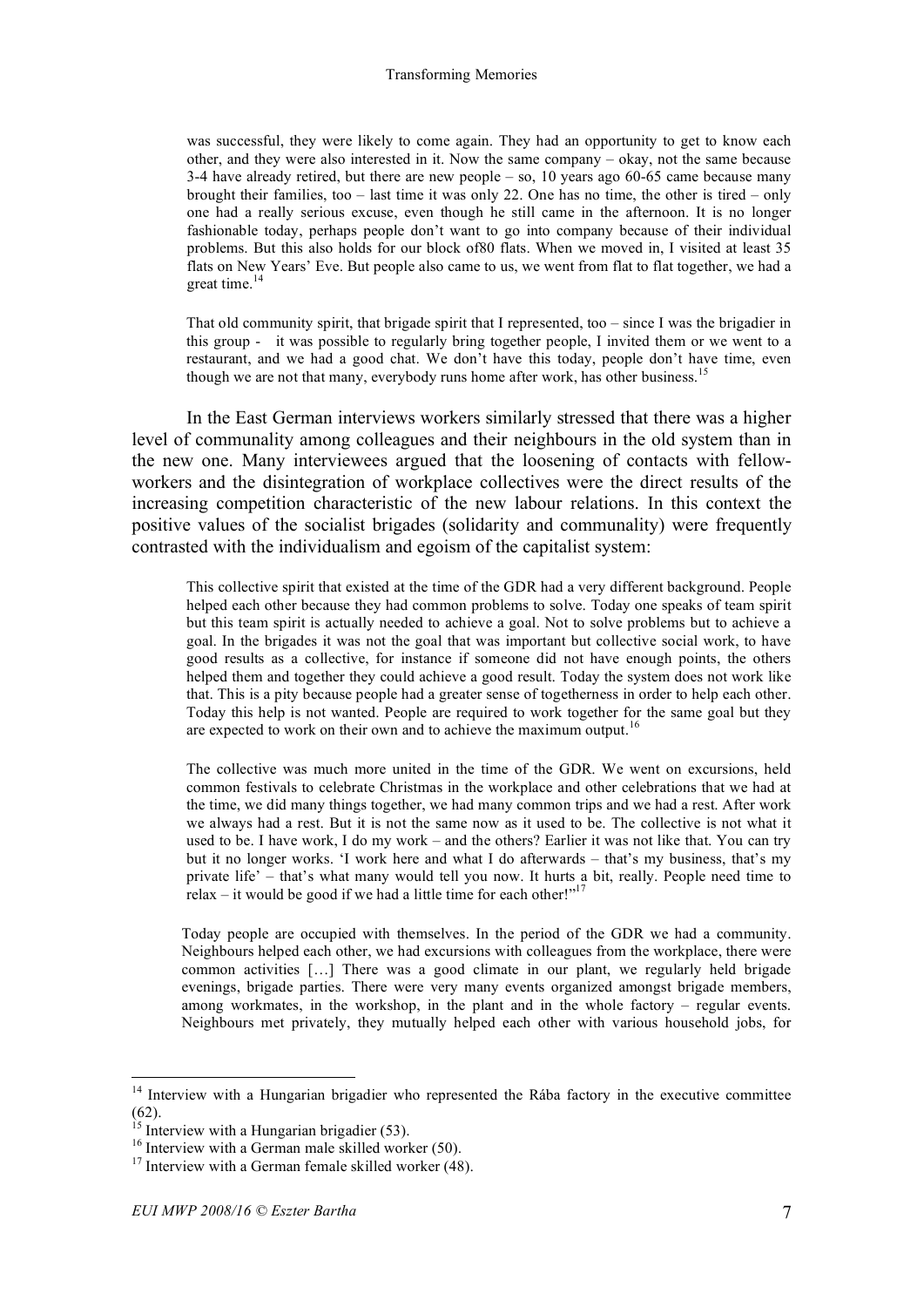instance, repairing things or decorating the flat – that was totally normal. It was totally normal that we helped each other. It is not like that today. It has been lost.<sup>18</sup>

Interviewees also mentioned how GDR housing communities provided a social network for neighbours. It was observed that the GDR had a more egalitarian housing policy while in the new system the living quarters became socially stratified. People who had jobs were more likely to leave the blocks of flats and move to houses or other quarters. Some narrators thought that there were housing estates where only the unemployed or foreigners lived. According to many interviewees the housing communities were part of a communal life that declined after the fall of the GDR:

In earlier times we had  $a - it$  was called a housing community (Hausgemeinschaft) in these houses, we were all young people with mainly one, or two children, we were all around 23-24 when we moved to our first flats, people sat together a lot, there were club nights organized, people had a good time together, it is different now, people don't do it any longer because everybody has his or her own problems and people withdraw from community life. People don't chat with their neighbours on the stairs, they say: 'Good afternoon' to each other if they meet, and they close the door. I think that today people are much more stressed, they have to think about things that were natural in the GDR, everybody or almost everybody was treated equally, everybody had work and a stable income. Very few people had really big problems. I say again, people had work, every family could send the children to nursery or kindergarten – many things that used to be natural but today they are not. Today everybody is uninterested … people don't care about their neighbours; they might hear that he is unemployed or she is now again at home but it is not their problem. Today people are concerned only about themselves.<sup>19</sup>

Solidarity declined both at work and in private life. Take the collective of our building – there were 44 flats in the building, families of similar age, we did a lot together, there were parties, we enjoyed ourselves. After '89 this has disappeared, people did not sit together, everybody stayed in the flats; it was not like it was, more together, people organized children's parties in the buildings, they were nice and they have disappeared, too. There were house parties twice a year but today people don't want to sit together and speak of their things, perhaps they are afraid that they give themselves away and that others take advantage of them. Today people are afraid to share their ideas or problems with their friends, that's why they turn inside.<sup>20</sup>

While the dissolution of the old collectives was explained through increasing stress, competition and egoism characteristic of the new system, the fear of unemployment also appeared as an "independent" source of tension. Workers would typically use the antonyms "relaxed" and "tense" to describe the difference between the old system and the new one. Many Hungarian interviewees reported that there was little work in the plant and that they lived in constant fear of being put on the scrap heap. In this respect, the workers who were close to retirement age considered themselves to be relatively lucky because they would not have to look for new employment. Female workers under 57, were, however, very anxious about the prospects of their reemployment. They argued that their skills and age put them in a disadvantageous position in the labour market:

What do I do if I get kicked out? Don't worry, you can ask, I thought of it so many times. I don't know. It makes me cry. What prospects do I have? The problem is that there is nothing at all. I only have this profession, this school. I can't even imagine what can I do. The problem is that I

<sup>&</sup>lt;sup>18</sup> Interview with a German female skilled worker (60).<br><sup>19</sup> Interview with a German female skilled worker (48).<br><sup>20</sup> Interview with a German male skilled worker, former brigadier (51).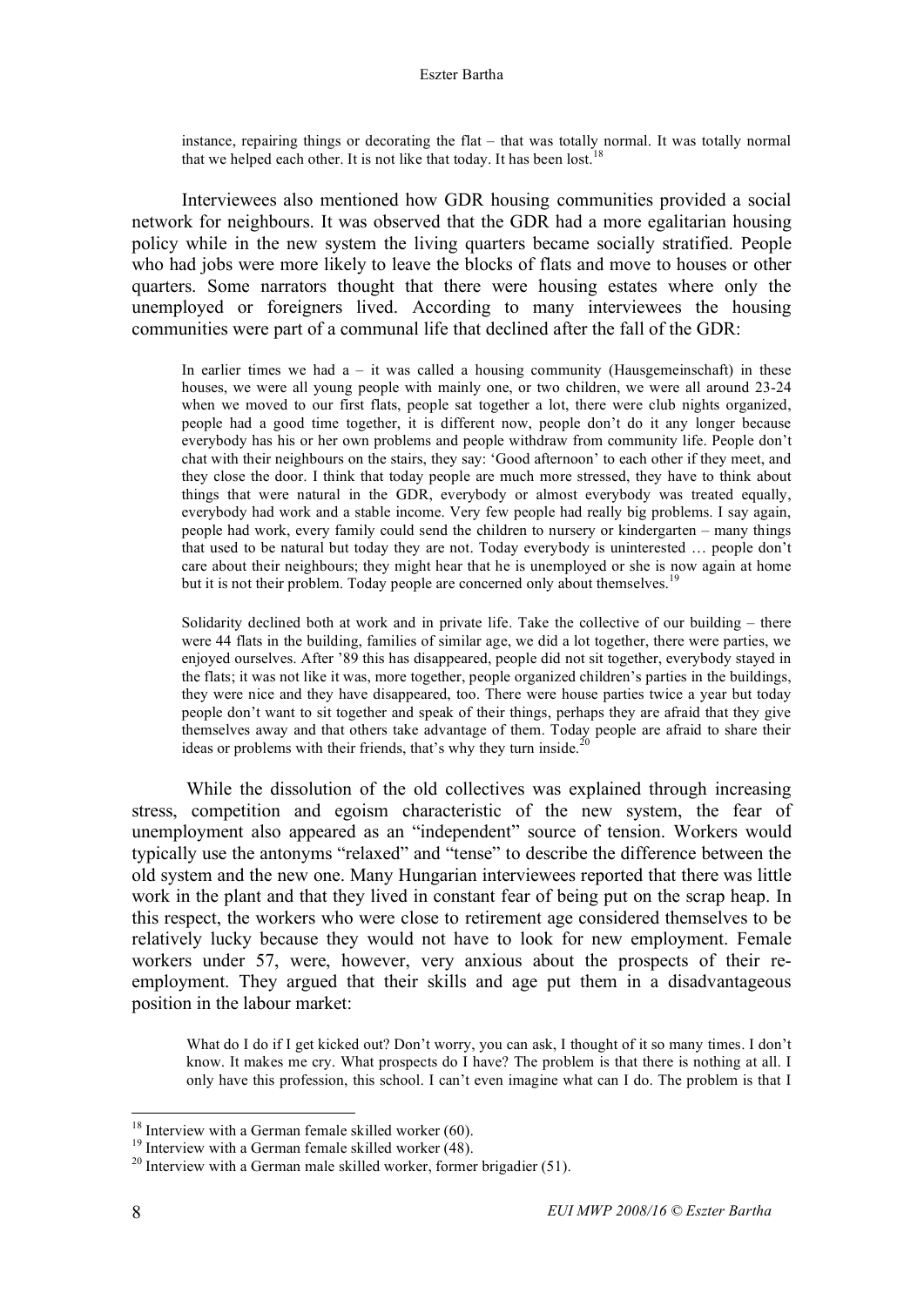will be 49. No, I really can't imagine what will happen to me. I would like to retire (laughs). This age group and this profession - well, really, really very bad. I believe that the government should support this age group, this social class. The truth is that there is a class, which has aged and sickened and worn out, grandmothers . . . whoever I talked to, were all complaining.<sup>21</sup>

Changes? I already told you. For us the fear that we lose our job. For us this is the most important thing, we are always afraid of it. We do not earn here such a big money because we get 54, 000  $\text{Fr}^{\overline{22}}$  in one shift. But if this remains...yes, I think the most important change is that we are afraid of losing our jobs. This is a very big problem to us, I have ten years to retire, if I could retire at 55, I would say, okay but ten years is a very long time, how do we manage that? In the past we were relaxed, we had a job, now we are afraid, after all we are in the worst position, no? Because nobody really wants to employ this age group, above 50. Nobody. We are afraid that we cannot find a job [later] I would go back to what I have told you so many times. I would like to keep my job. I would like to be healthy and keep my job. This is all I would like.<sup>23</sup>

German workers had confidence in their enterprise but the problem of unemployment was an issue that most of the narrators emphasized either because they had already been confronted with it (some of them lost their jobs in 1991 and they considered themselves very lucky to be re-employed by Zeiss) or because unemployment affected their immediate family, relatives or friends. They pointed out the "absurdity" of young people sitting at home and not finding jobs while elderly people could only retire without pension cuts at the age of 65. The chances of reemployment of those who had lost their jobs in the factory varied. There were interviewees who could not find permanent employment and stayed at home or did small jobs for hourly wages (e. g. shop-assistants). Others reported writing many applications and/or informal contacts that helped them find a new job. Many thought that society discriminated against unemployed people who were held to be lazy. It was also reported that unemployed people experienced isolation and they became depressed (some people mentioned divorced spouses and friends who committed suicide because of depression). Even in less extreme cases it was agreed that employment created a new dividing line in society because those who had work could afford things that unemployed people could not (travelling, nice housing, new cars, restaurants, fitness centres, etc.). Workers would, indeed, speak of a two-class society with respect to the employed and unemployed. In general, German interviewees held unemployment and the feeling of insecurity to be the most negative aspects of systemic change.

I lost my job in 1994. At the beginning I hoped that I could stay because I worked in a field – material supply  $-1$  thought that the factory would stay. But everything was dissolved. I did a 9 month computer course, I thought that I could stay in the company where I did my training but it went bankrupt. I got an 8 month ABM<sup>24</sup>. I also tried to look for jobs on my own. I have applied to many places but I am not young anymore and they are looking for young people… no-one wanted to take me. My children are grown-up but all the same, I could not find work. I have always applied to everything that I have found but nix. I did small jobs like telephone service, selling books, keeping fish in an aquarium and selling them, but everything just as side jobs, just to do something. To sit at home useless and do nix, that I did not want. I also sold Tuppenwaren – those plastic things, just to be occupied. When people just sit at home and they don't have tasks, many develop psychological problems… depression… I know some…no money, no work,

<sup>&</sup>lt;sup>21</sup> Interview with a Hungarian female skilled worker (49).<br><sup>22</sup> Ft (Forint): the Hungarian currency.<br><sup>23</sup> Interview with a Hungarian female unskilled worker (50).<br><sup>24</sup> ABM (Arbeitsbeschaffungsmaßnahmen): governmental ini unemployed. Such jobs usually take one year and they are paid from central funds.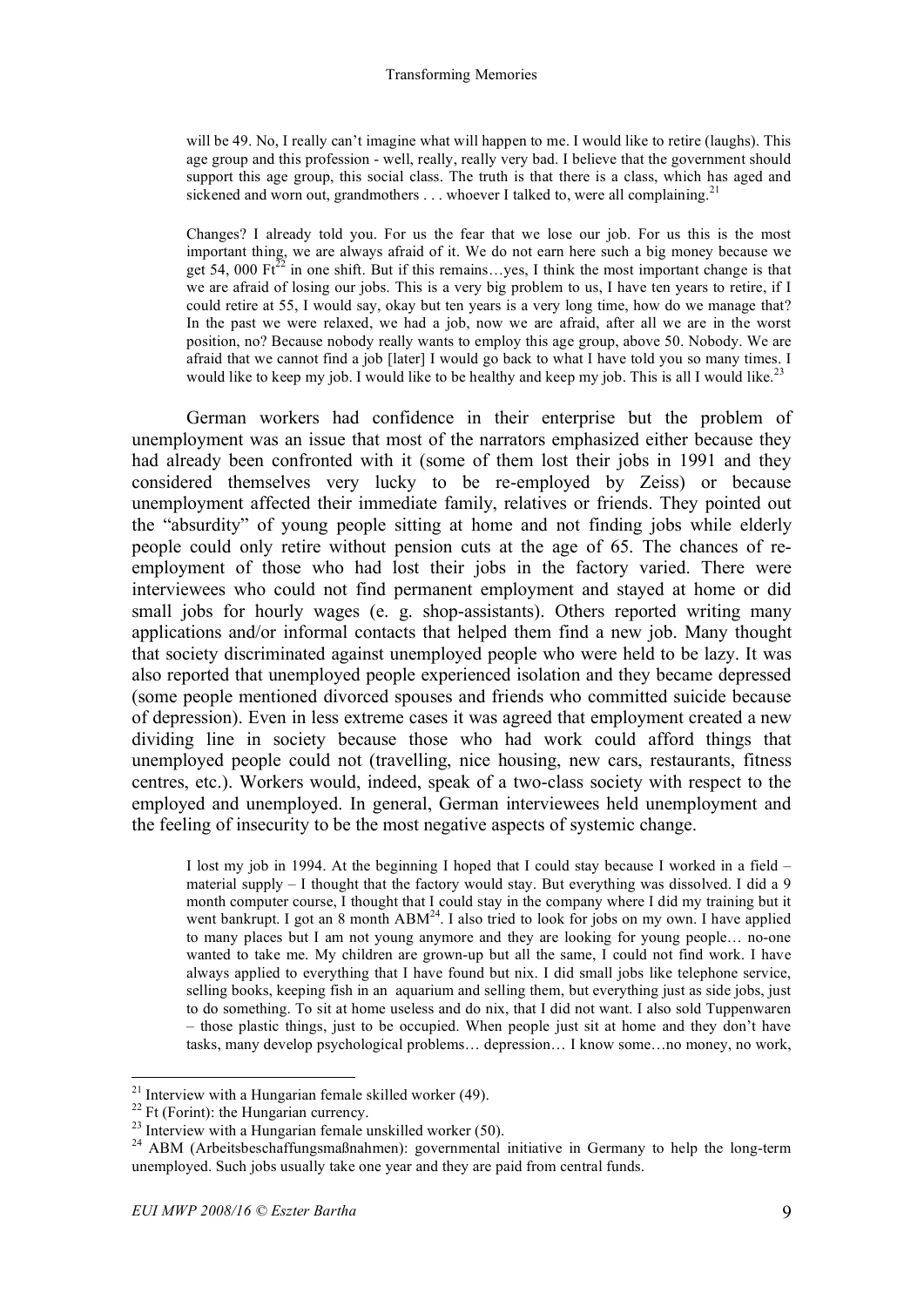they bury themselves in their house…That's why I wanted something else. [later] In the Arbeitsamt<sup>25</sup> they only do the administration, but they don't give you a job. The job that I have now, I found for myself. 26

I lost my job in 1992. I did training in the catering trade, I was unemployed for a year and then I found a job in a sweet factory. I worked there five years on the production line, it was a really stupid job and then I heard by chance that Zeiss was looking for skilled workers. I applied, and I succeeded – it was the best that could have happened to me. [later] That time, back in 1991, it was easier to talk about unemployment because so many lost their jobs. The circle of friends was bigger… now everything has become more fragmented. Today it is more difficult to be unemployed than it was. In the past people spoke openly about it, today it is an anonymous thing when someone is unemployed. People feel ashamed, and they don't want to show it outside. In the past it was a collective problem, everybody had the same problem. In every family there was someone who worked in Zeiss and lost their job. Today people turn inside, they don't want to show their private problems. Friends have also changed, there are some who survived the big lay-offs and there are others who could not really find a new existence, others left and or no-one knows what happened to them...People don't want to let others see inside. I see it in my husband, he also does not like speaking about his unemployment. He is healthy, he wants to work but he does not know what to do to find a new job. Now he is a house husband – for him it is very unsatisfactory – sometimes… he feels that his hands are tied. He is waiting for a positive answer from somewhere every day. I also notice that when there is an envelope in the post-box – rejection - that it is very depressing. $27$ 

I think that today people can achieve much more with flattery than in the GDR. People did not lick the ass of the bosses – sorry for my words - as they do today. They stay longer in the workplace, wait until the boss goes home so as he sees that they are still there. This is ridiculous, and it did not exist before. I'll give you an example. An old friend of mine became a mid-level manager. He invited me to his birthday party. Afterwards, I told him frankly that I would not go next time if he kept on talking only about his work. He has never invited me again.<sup>28</sup>

There was one important aspect of change that was mentioned in the Hungarian interviews only, the loss of material security. The majority of the Hungarian interviewees reported that they lived worse now than in the past. In order to make ends meet, most of the narrators had to renounce such "luxuries" as going on holidays, eating out in restaurants (even cheap ones) and maintaining a car. People who had teenage children argued that social differences were visible already in school: they mentioned expensive school trips and extra language courses that manager and lawyer parents could afford while they could not. People who lived in single-income households were in a particularly bad financial situation, and claimed to have experienced the most radical decline.

Based on the subjective evaluation of their financial situation, among the Hungarian interviewees three groups can be distinguished. The first - and smallest group includes the people, who claimed that they could compensate for the decline of real wages with extra work in the informal economy:

I finish the shift at 2, then I go to Gyõrszentiván [a neighbouring village] to help out in the garage. And my sons are working, both of them in Audi, they live at home, that is how we help them so that they can save on the rent and food. So I think we live on the same level as before.<sup>29</sup>

<sup>&</sup>lt;sup>25</sup> Labor Office in Germany.<br><sup>26</sup> Interview with a German female skilled worker (53).<br><sup>27</sup> Interview with a German female skilled worker (47).<br><sup>28</sup> Interview with a German male engineer, long-term unemployed (47).<br><sup>29</sup> I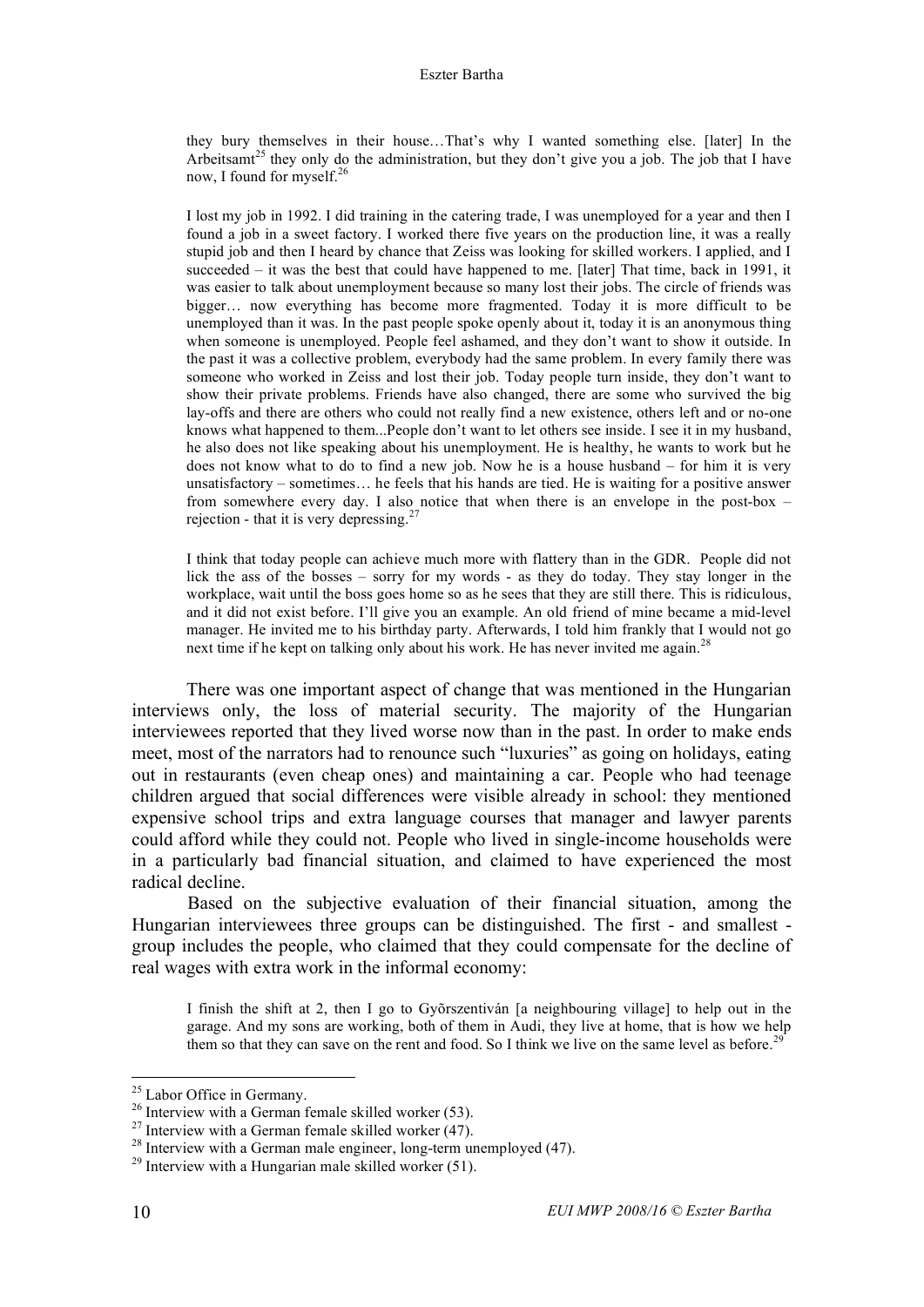In the later stage of the interview, the narrator, nevertheless, argued that he would have expected an improvement of his financial situation since his children started working and he did not have to support them as much as before. In this respect, he added that "staying on the same level" could in fact be considered as a decline.

Female narrators frequently used family strategies to participate in the informal economy:

After they fired my husband, I did not give him time to be desperate. We had some spare money plus the severance pay, we put everything together and he opened a car repair workshop in our garage. He is working and I do the book-keeping when I get home from work. I am not complaining. It did not get better, it did not get worse. We can keep the same standards we had before. 30

From the narrative it is clear that the opening of the garage was motivated by necessity rather than an entrepreneurial spirit. The wife's involvement in the business shows that it is a family strategy to reduce the costs of labour. It is worth pointing out that in this case it was apparently the wife who convinced the husband to be an "entrepreneur." While the narrator did not explicitly say how much income they received from the garage, in private she told me that they paid the minimal tax "like all other entrepreneurs." It is therefore reasonable to assume that it was the (presumably) untaxed income coming from the informal economy that enabled the family to keep the same standards they had before.

The second group includes people who experienced a "significant" decline but lived above the poverty line. There were two common characteristics in the circumstances of these people. They shared a household with spouses, who received wages or a pension, and with three exceptions they had adult children who did not require substantial support. The reduction of household costs could not, nevertheless, compensate for the decline of real wages. Most narrators in this group reported that they found it increasingly difficult to make ends meet despite renouncing such "luxuries" as going on holidays, eating out in restaurants, and attending theatres on a regular basis. While the workers would contrast the reduced selection of consumer goods under socialism with the present abundance of products, they would immediately add that "now there is everything but who can afford it?" It was a general complaint that the costs of living had increased and "we can no longer save". The narrators agreed that people who live off wages are in a "much worse" position now than in the past.

In the past I could buy much better food. I could spend more money in the supermarket. I could buy everything by contemporary standards. Now I can't save, I can't go on holiday, I can't afford respectable clothing. In the past I had a car. Now I am take the bus. This month I saved on the bus fare because the factory closed for two weeks, so I came on foot to work. I don't want to be pitied (smiles), no, I lived much better in the old times.<sup>31</sup>

Living is much more difficult now than in the past. Utilities are very expensive. The gas bill, 30,000, just for one month, I don't know how they are calculated. We are living from wage to wage, and every month I pray to God that nothing unexpected happens. If my husband gets ill, I really don't know what we would do, how we could pay the bills.<sup>32</sup>

<sup>&</sup>lt;sup>30</sup> Interview with a Hungarian female white-collar worker (48).<br><sup>31</sup> Interview with a Hungarian male skilled worker, shop steward (57).<br><sup>32</sup> Interview with a Hungarian female skilled worker (50).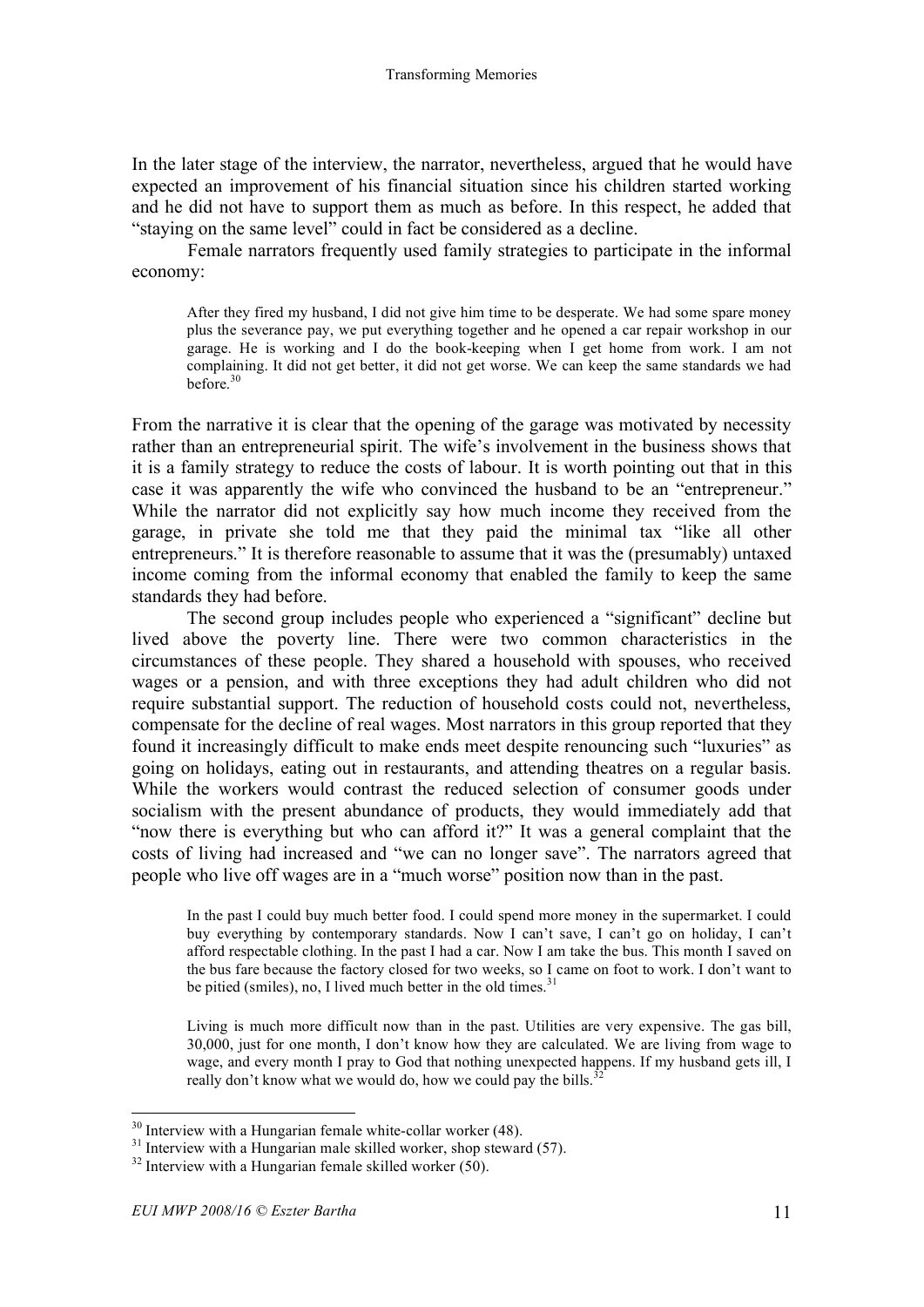The first speaker apparently relates material decline to social degradation. The renunciation of the distinctive features of the middle class is apparently perceived as a decline of status: "I can't afford respectable clothing". His walking to the work place in order to save on the bus fare is clearly perceived as an aspect of his social decline: "I don't want to be pitied". In the second narrative the declining financial situation is shown by the increasing problem to pay utilities and the lack of opportunity to save. "If my husband gets ill, I really don't know what we would do, how we could pay the bills". The problems mentioned by the speaker can be seen as "common" in the sense that all narrators complained about the rising costs of utilities, which they found increasingly difficult to pay and the lack of "spare" capital. They were all doubtful if they could cover "unexpected" costs. It is worth pointing out that all narrators would consider "health" to be the most important wish in their lives.

The narrators in the group, who had young children, were particularly concerned about the reduction of their opportunities. One of the most painful changes for them was the increasing cost of education.

I can tell you a strange thing. I think, it was more free than today. I felt free that I have a flat, a car, a good job, holidays at the Balaton, fishing, it was not a problem to pack the whole family into the car on Friday afternoon and go to Tata, or go camping. We liked it very much. And we cannot do it any more. What kind of freedom is that? That we cannot afford an ordinary holiday? And I am working, I have a normal job, I don't drink, I never smoked. In the past we went to Tata every second week. I used to fish there. Now I cannot afford it. My daughter goes to secondary school, the books she needs, the dictionaries. We paid 40,000 just for books. And she is only in the first year. And then I sit down to calculate how I will pay for university for my daughter? Because she is a very good student, so I won't let her not go on. But from this money I am not sure that I can pay her education.<sup>33</sup>

This is what I most regret that they [the children] are left out from so many things because we cannot pay for them. Now the opportunities are much better but not for everybody. I cannot pay the English summer school for my children, or the ski tours. And the books, everything is so expensive. In the past there were no such differences, you did not feel smaller amongst the people. The children in my son's school, well, most parents are managers, bankers, intellectuals. I cannot afford these. My son goes to the summer camp with the money he has worked for. When we go to pick up Balázs, I am always telling my husband, stop behind so that those kids don't see that he gets in and out of such a wreck of a car.<sup>34</sup>

Both narratives reflect a particular concern about their limited opportunities to provide a sufficient background for their children. This is all the more pressing in the light of growing inequalities. It is worth stressing that workers explicitly contrasted the difference between the educational opportunities for their children with those of the children of managers and lawyers. The fact that the children in the narratives are "very good" students increases the feeling of guilt of the parents, who cannot give their children the same opportunities as the wealthier parents such as the English summer school. As compared to the socialist period, this is indeed a difference, with which the parents and the children have to learn to live.

 $33$  Interview with a Hungarian male skilled worker, (49).<br> $34$  Interview with a Hungarian female skilled worker, shop steward (46).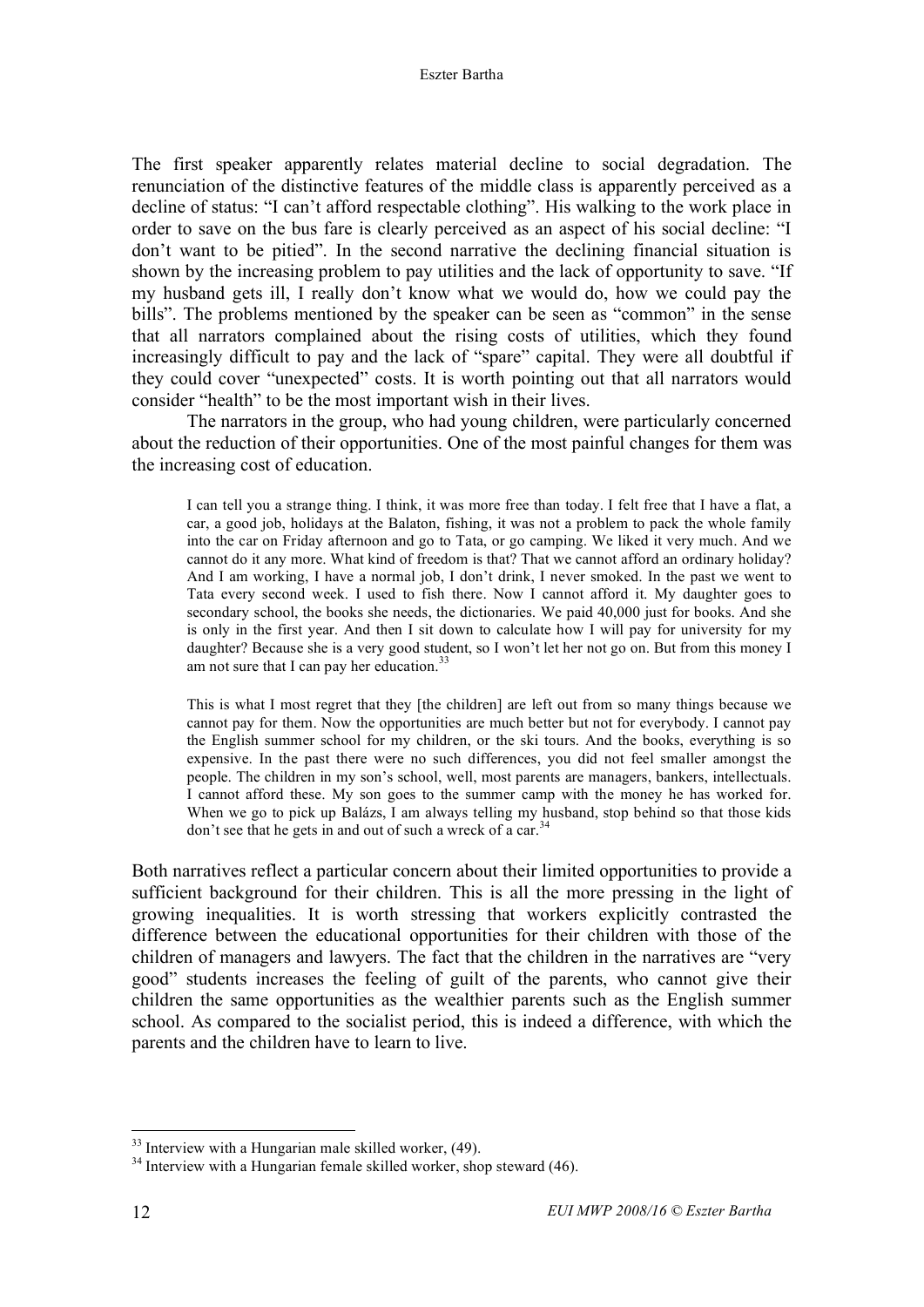The interviewees, who belong to the third group, effectively live at or below the poverty line. <sup>35</sup> All the people in this group lived in single-income households or received disability benefits except for one narrator whose husband, having lost his job in the co-operative of the village, became an alcoholic and lived on disability benefit. One cannot, of course, draw general conclusions from forty life-history interviews; my results, however, underline the importance of the size of the household in the workers' material security. In my research a male pensioner, a divorced "active" man, two widowed "active" women and the above mentioned family, who lived on one income earned by a woman and the disability benefit (which was little more than half of the wife's wage), belonged to the financially most disadvantaged group. It is worth pointing out that two retired women, who were both widows, would also belong to this group had it not been for the additional income of their part-time jobs. In the light of the narratives, these people experienced the most "radical" decline in their standards of living. Suffice is to quote from two narratives, which I have chosen as particularly sad documents of post-socialist change.

You deal with the problem of how you explain these things and I deal with the problem of how I live in the future? In September I retire. I calculate the food won't be cheaper but more expensive, no? This month I get the bill that I have to pay 2460 for the TV. I watch Discovery and Spectrum, these I really like, but I calculate, so far I have paid 1680 and the difference is almost 600. That I can't afford. So I go and change the contract. Now I don't have those channels. But what can I do? I have a car, fifteen years old, but this is the only thing that cheers me up, you know, I like to go down, take a look, caressing, washing, repairing, it happened once that I ate bean soup for a week so that I could repair it. You need something that cheers you up, no? But now I calculate, I don't think I can keep my car.<sup>36</sup>

I don't like this capitalist system at all. If it continues like this, we will be homeless like so many others. If they don't increase wages, it will be the end of us. If the prices go even higher than now...they increased so much this year, I must tell you that I am frightened. How will we manage on this wage? My husband gets 29,000, I get 50, and the monthly pass, true, the enterprise reimburses 70% but I have to put aside the money… I pay 20,000 on utilities, and if I go to the shop, at least 5,000 Ft is gone… I save a lot on food, I cook always for two days, and I know many tricks… like potatoes, they solve a lot, you can make so many things from potatoes, but now I am really afraid of what is going to happen […] I would like to have a peaceful life, and now it is really about money, money and money. It is useless to say that money does not matter. If there is no money, we can't eat, we can't pay the bills, we can't make a living, we quarrel...All because of the money, money, money. Am I not right?<sup>37</sup>

While the majority of the Hungarian workers reported stagnating or decreasing standards of living, most of the German narrators, who had work, in contrast experienced an improvement in their material conditions. Many of them had bad memories of the shortage economy of the GDR and the insufficient provisions (e.g. the long wait for a car). They also said that factories paid very good wages and that they were fortunate to be employed by Zeiss. In general, it was acknowledged that the new system offered greater prospects to young people than did the GDR:

I started work at Zeiss in May 1968 and in October I already got a flat. Five months. At that time many people came to Jena because of the flats. That's a fact, there were many. There were

 $35$  They spent around 65% of their income on utilities and the remaining sum (15,000-20,000) barely covers the costs of "basic" food.

<sup>&</sup>lt;sup>36</sup> Interview with a Hungarian male skilled worker, (59).  $37$  Interview with a Hungarian femlae unskilled worker, former shop steward (54).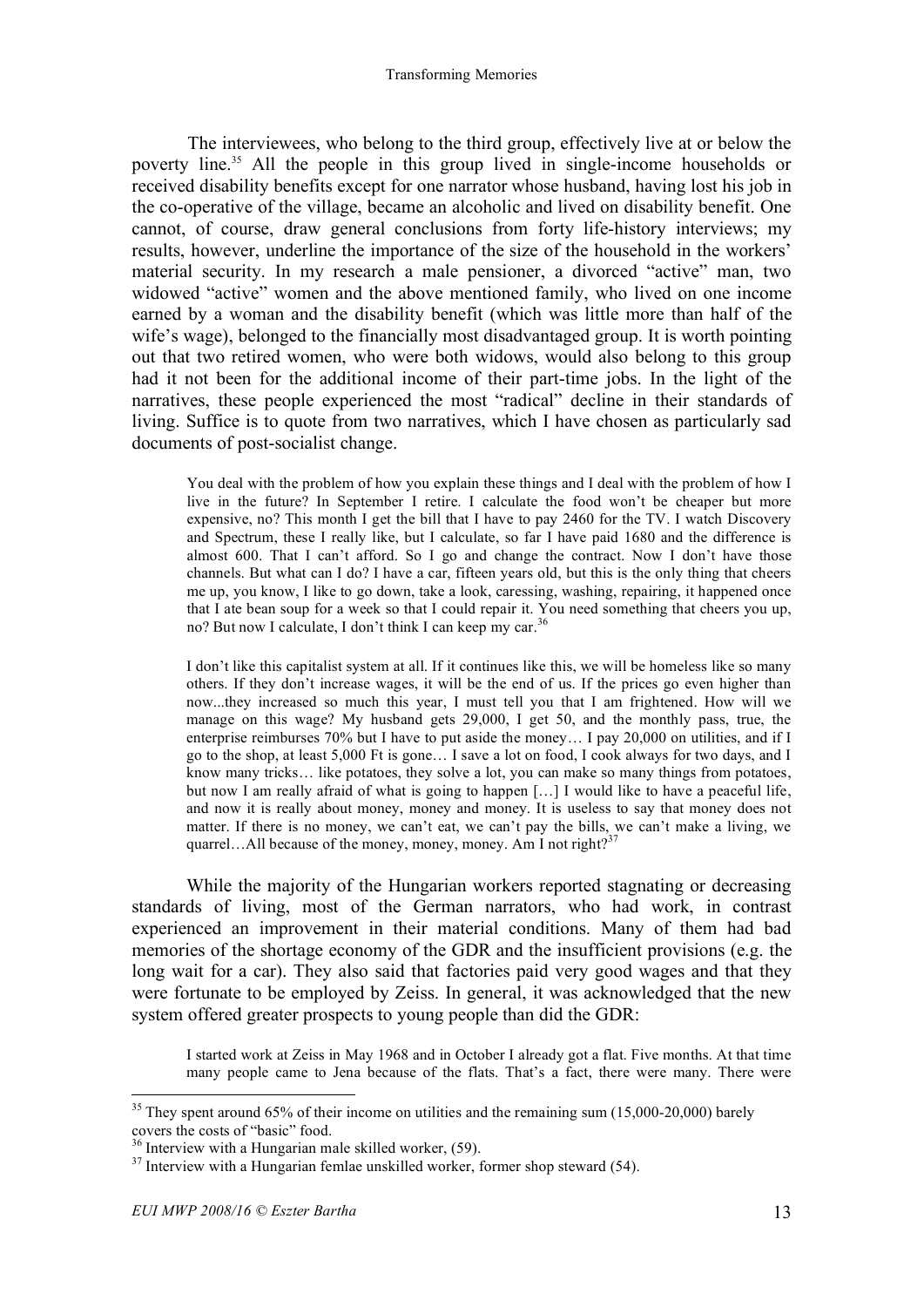factories like Zeiss in Jena, and the large chemical factories in Eisenhüttenstadt – I don't know if the name says something to you – many young people moved there. You can see from here the houses... to the left. I moved afterwards because it was a two-room flat, you could only get a two-room flat if you did not have children. [...] My son is not married and he has a flat. I find<br>this good. He is better off now than we were  $38$ this good. He is better off now than we were.

Freedom to travel ranked high among the positive experiences of the new system. It was mentioned in almost every interview although some people added that while all East Germans were curious about West Germany, West Germans were less interested in visiting the East. With respect to freedom of travel, the overwhelming majority of the interviewees thought that the new system has also brought new opportunities for the older generation, who were retired at the time of the Wende or shortly afterwards:

The redundancy package? For me – we are the winners of the unification, you see – we, old people, we have worked… I don't want to say that…we have not worked ourselves to death, neither in Zeiss, we have done our work, but we could also go on holiday, I was at Balaton, Harkány, Zalakaros<sup>39</sup> – I also travelled to the Soviet Union, to the Black Sea and the Caucasus – not everybody could do that but if you had saved money… it was not so bad in the GDR either, we worked, and we are still proud of it, we have always achieved something – but at the end the politics went kaput. I want to say that one cannot blame it on the workers in Zeiss or in Schott or in Bitterfeld. We were more or less misused for an ideal, which practically – I mean I always thought that the day would come when the planned economy would collapse. Fortunately it happened without a war [...]Had I gone to the West 30 or 40 years ago – you see, my brother did – perhaps I would have a bigger, fancier car – here I don't have one. But after the Wende I went to America for a trip, I saw the Grand Canyon, and Las Vegas – that is something that I would not have dreamt of before, this Reisefreiheit that we have right now. I am really happy that I have lived during the unification of Germany – you see, I was born in Germany, not in the  $GDR.<sup>40</sup>$ 

Not surprisingly, unemployed people reported less satisfactory material circumstances. Contrary to the Hungarian workers, they would typically stress, however, the relative worsening of their situation in comparison to people who had work.

When I bought things for my children, I did not pay attention to brands. I bought the ones that I could afford. They wore them and they made friends, with whom they are still friends today. Christian has grown up in this new society, but he is very special, he has never come to me and said Mum, why don't you buy this or that. When I buy something, I have to consider how much money I have, and not the fashion at school. But I think this actually comes from the parents, in many families where both parents work and there is enough money, the children will get everything. I can't buy this because I can't afford it - I know that many don't like it that this is the truth […] Holiday, clothes – I never buy anything for myself. Or the grandmother comes and asks what we need but otherwise… I don't spend money on myself. Otherwise…I give money to Christian to buy ice-cream but I don't buy any for myself. This is how we live. I have a 10 year old car. It is my luxury. My car is my luxury. When I am really fed up with everything, sitting at home and not finding work, I get into my car and take a drive. This is very important for me.<sup>41</sup>

<sup>&</sup>lt;sup>38</sup> Interview with a German male skilled worker (58).<br><sup>39</sup> Holiday resorts in Hungary.<br><sup>40</sup> Interview with a German male skilled worker (76).<br><sup>41</sup> Interview with a German female engineer (56).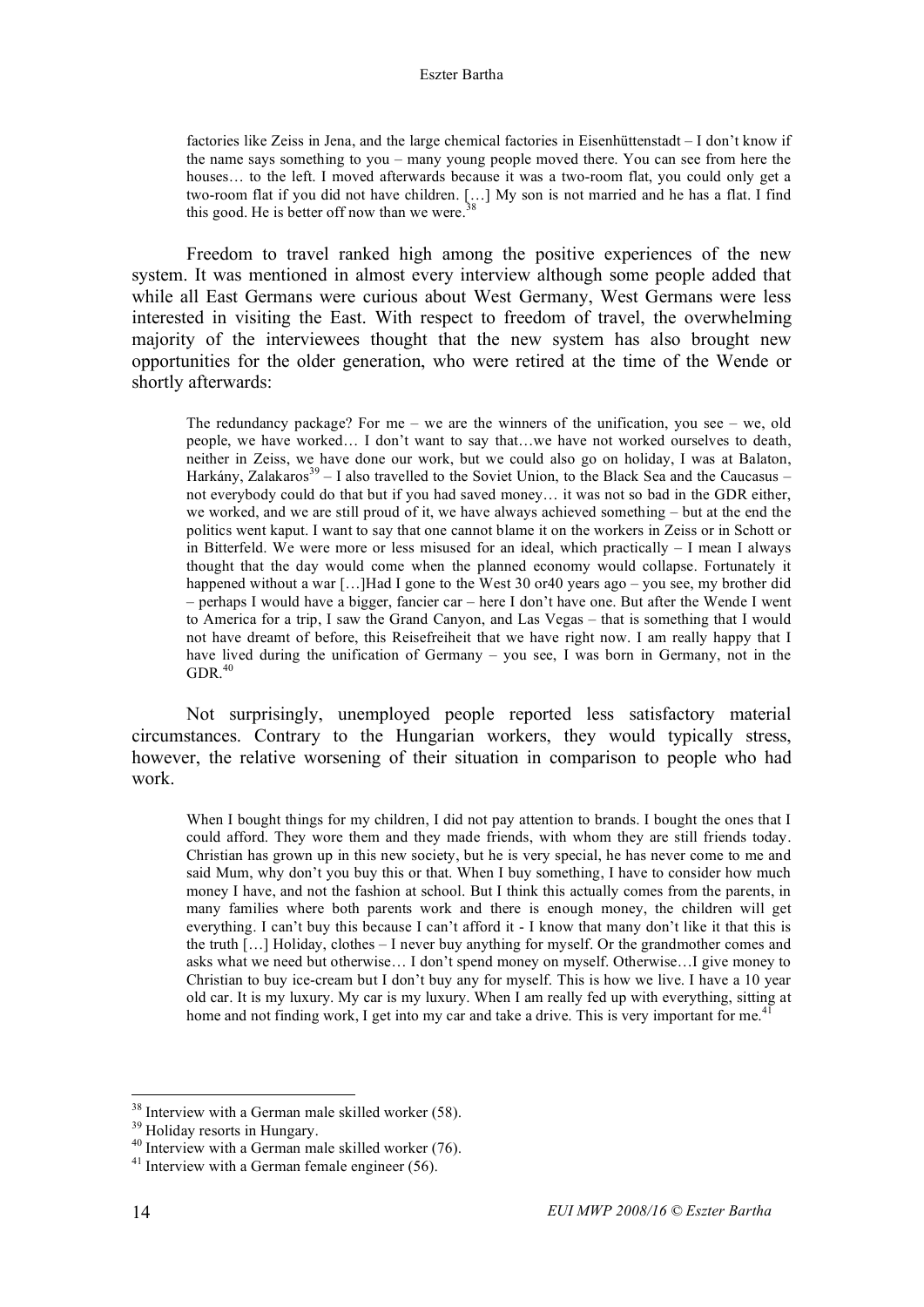In the German case employment was the most important indicator of material wealth: families where both partners worked were considered to be relatively well-off, families where only one partner worked could still have a decent life, while a household which consisted of unemployed people had to cope with everyday financial difficulties.

It makes you feel exhausted to sit at home and not to have work. It sometimes gets on one's nerves when others go to work, and you have to wait at home and you try and you don't get a job because you are too old…it makes you feel psychologically drained […] No, we are not happy that the Wende has come because we lived better in the GDR. We went on trips, we earned money, and we had no troubles. Today I have real troubles about what will happen tomorrow, how we will manage, which we did not have in the GDR. Should we go to the Arbeitsamt to beg for some support – I know that I exaggerate but for the two of us it was really better in the GDR when we had our jobs, we went to work every day, and we could afford to go on holiday or to go out. Now my sister sometimes takes us out or gives us a lift but otherwise no more holiday [silence].<sup>42</sup>

People who had work would also address the problem of increasing material inequalities. Narrators argued that the freedom of travel was relevant only to people who could afford it and unemployed people could not. They said that they feel uncomfortable in this situation and they would rather not speak about their trips to unemployed friends. Some workers would, in fact, speak of a two-class society with respect to the employed and the unemployed. Solidarity with the latter was frequently facilitated by personal experience or close contacts to people who were unemployed for a long period of time (partners, family members, relatives, close friends).

One socializes less today at the workplace and with the neighbours than at the time of the GDR. It has got nothing to do with poverty, no, I don't think that this is about poverty. I think that everything became more stressful, you have to think of many things, which were self-evident in the GDR. I repeat that everybody or almost everybody was treated equally. Everybody had a job, a reliable income and today it is not like that. Nobody had really great problems in the past. Everybody had a workplace, every family had a nursery and kindergarten place, and many things were self-evident, which today you have to solve by yourself […] After all, today everybody is busy with his or her problems. I don't know how to explain this. I mean… I don't know if people still feel sorry for those who have lost their jobs or they have to go. I can't tell , really. And one does not really want to hear when he or she comes home from work that work is the topic again, especially when one has the same problem at home, in the family.<sup>43</sup>

Ja, this is a topic I can talk about a lot…a transformation, which…I have seen what my wife has been through and many ask her: how come you have been unemployed for three years? That is a long time, one has to be able to find something…ja? But do you know what I say? That out of one hundred unemployed people there are maybe three who don't want to work. Maybe in the first months, or the first weeks you say, fine, I can stay at home, I can get my unemployment benefit, and something will come up in the future, and then first, you have to cope with the problem that there is no work, that you can't find anything, and you hear this statement from every corner! That there is plenty of work in Germany, only you don't want to work. The state gives you money and you have a really good life – and so on. I can tell you that only people who have never been unemployed, who have never been through this, can talk like that. I see how many applications my wife has written – an unbelievable amount. And the hope that someone will be interested in you until you get a letter of refusal [...]Whoever gets a job can consider himself or herself lucky – this is my opinion. $44$ 

<sup>&</sup>lt;sup>42</sup> Interview with a German female skilled worker (57).<br><sup>43</sup> Interview with a German female skilled worker (48).<br><sup>44</sup> Interview with a German male skilled worker (46).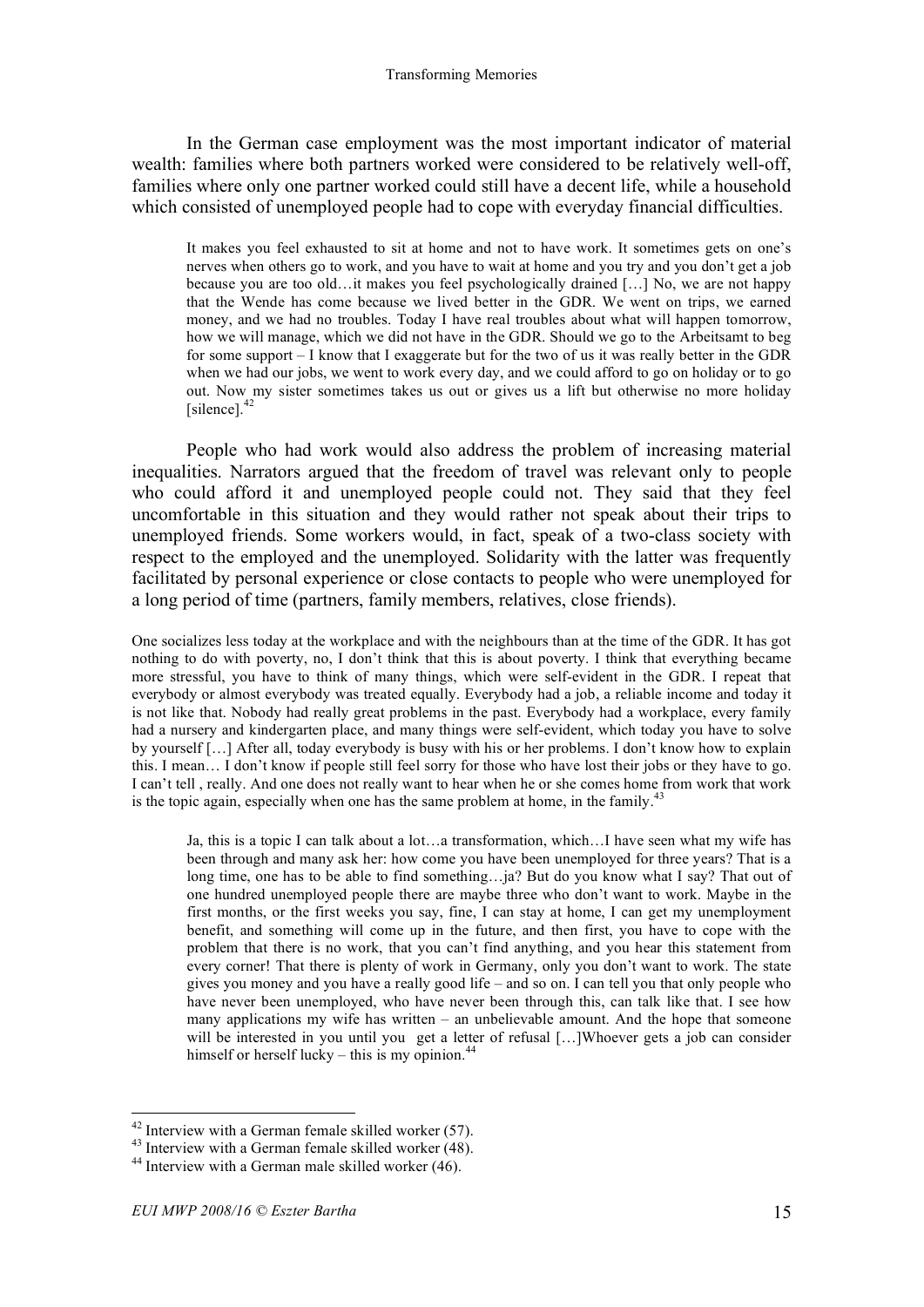Employment apparently created a new dividing line in society, which was addressed in many interviews. Narrators argued that unemployed people were excluded from social life, both materially and psychologically. Apart from expressing solidarity with the unemployed many interviewees spoke of the detrimental psychological effects of unemployment. Some speakers used personal experiences to argue that long-term unemployment often led to depression, alcoholism or even suicide.

This must be difficult for them [the unemployed], it is not only a financial problem, people feel they are somehow useless, they feel as if they were not needed. And it is a very bad situation, indeed, when one sees other people go to work, and he or she is not needed. Many can't understand this […] I think that too little has been done for the unemployed. It can't be that people are confronted with such a lack of perspective. And eventually the unemployed have to make massive cuts on their spending, and even if people find jobs, they are totally underpaid. But many say that I have to take this in order to survive because it is a bit more than unemployment benefit […] I would never say that these people live at my cost because the same thing could happen to me. It is bad enough that this phenomenon exists, unemployment. I mean that one can be happy to work here because the company is successful but things can change any time, and then one should put himself or herself in the place of these people because he or she can have the same experience […] Indeed, I find that after the Wende egoism has massively increased. Do you understand me? People think too much of themselves and they don't care about the rest. This is my personal opinion.<sup>45</sup>

When someone is unemployed, he or she has little money in the first instance. Because of the lack of financial means, you are automatically excluded from the social activities that others can afford. You can't do things with the others because every entertainment costs money after all. And you don't find contact with your friends and acquaintances and so you feel discriminated against. 46

While the disintegration of the socialist collectives was a common negative aspect of post-socialist change in the German and Hungarian interviews, the decline in the standard of living ranked high only in the Hungarian narratives. Taking a closer look at the accounts of the German workers, however, a more ambiguous picture emerges. The decline of social solidarity, the reduction of social networks (particularly in the case of the unemployed) and the increasing material inequalities were highlighted in the overwhelming majority of the German interviews, independently of whether the speaker was employed or not. Workers would typically stress that in the old system people were treated equally or almost equally, and there were no basic differences in the material conditions of working people. In the Hungarian case the workers' declining material opportunities was one major source of resentment against the new regime. In what follows, an attempt will be made to discuss in more detail how the workers' experience of post-socialist change impacted on their social and political attitudes and the construction of the memory of the socialist regimes.

## **"What went wrong" with capitalism?**

Although the Hungarian workers reported more negative aspects of postsocialist change than did their German counterparts, these negative experiences have not translated into a radical criticism of the capitalist system per se. The Hungarian narrators apparently associated capitalism with the "West" and thus with material

<sup>&</sup>lt;sup>45</sup> Interview with a German female skilled worker (49).<br><sup>46</sup> Interview with a German female quality controller (54).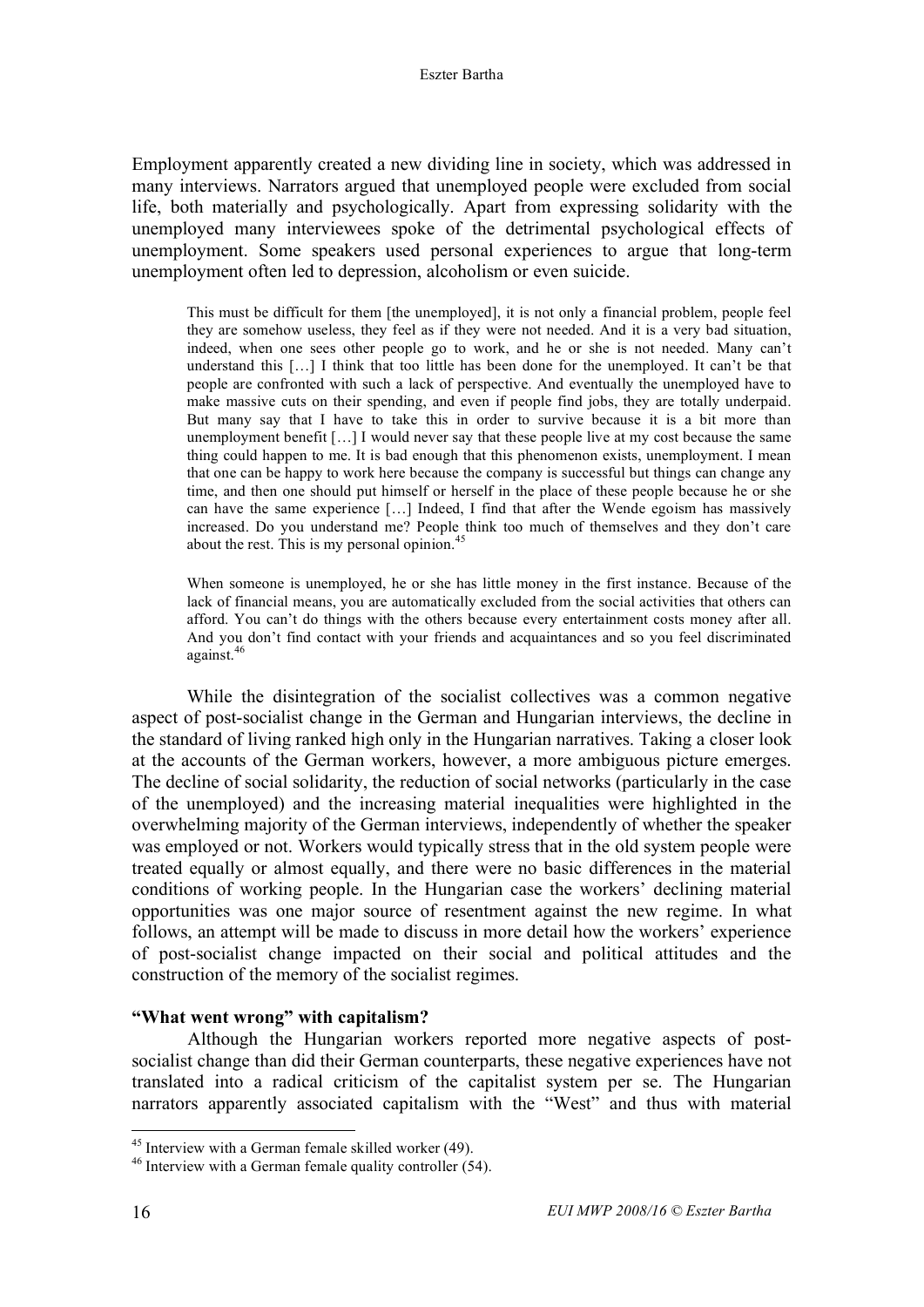prosperity and welfare. The contradiction between the experience of "small transformations" and the "expectations of modernity"47 was resolved with the argument that "something went wrong" with the implementation of capitalism in Hungary. The narrators apparently understood capitalism as a system to be implemented rather than "naturally" developed. In this respect, the workers would frequently refer to the case of Austria which "introduced" capitalism and joined the ranks of advanced countries. The narrators argued that Hungary "was no worse than Austria" and the Hungarian labour force was as skilled and educated as their Western counterparts. It was therefore only the "circumstances" that prevented the country from achieving a similar level of development.

The question "what went wrong" with capitalism has been addressed at two levels in the narratives: that of the factory and the national economy. With respect to the first level the lack of work in the factory and the continuing lay-offs generated not only a critical reading of "Rába-history" on the shop floor but also a radical "inversion" of the official discourse. From the perspective of the shop floor, it was first and foremost the new management that was to be blamed for economic troubles.

Two types of arguments have been developed. According to the first version, the new managers were incompetent and disinterested in the development of the factory. The workers apparently saw them as members of a "clique", who are unaccountable. They can, therefore, allow themselves "not to work" but only take home the "millions" they are getting in Rába. The workers were apparently well informed about the salaries of the managers. All of them mentioned that the chief manager earned 16 million Ft a month. The huge wage differentials between the managers and the workers were considered all the more unjust in the light of the growing economic troubles of the factory. The workers did not understand how a "poor factory" could afford to pay such enormous sums of money. Many argued that this contributed to the economic decline of the factory.

The recollection of the "time of Ede Horváth", the legendary chief manager under socialism<sup>48</sup>, apparently amplified the criticism of the new management. While it was recognised that Ede Horváth used his political contacts to bring work to Rába, the narrators would typically point out that he also found markets in the United States because he "went after" the work. Ede Horváth was also praised for keeping his managers under strict control. The narrators would typically argue that he would have "kicked out" the present managers a long time ago. The "time of order" under the patronage of Ede Horváth was frequently contrasted with the present state of "chaos and disintegration" associated with the new management.

 $47$  James Ferguson argues that the myth of modernization - myths related to industrial development, and the expectation of catching up with the material welfare and levels of consumption of the developed capitalist countries – was not only an academic myth but it provided a set of categories and premises that continued to shape people's experiences and interpretations of their lives well after modernization had become a discredited theory in the academic world (James Ferguson, *Expectations of Modernity: Myths and Meanings of Urban Life on the Zambian Copperbelt,* Berkeley and Los Angeles: University of

Ede Horváth came from a working-class family, and during the Stalinist era, at the time of forced industralization he distinguished himself as a Stakhanovite. He was appointed the chief manager of the Industrial Tool Factory in Győr in 1953. In 1963 the Wagon Factory was re-united with the Industrial Tool Factory and Ede Horváth became the chief manager of Rába. As a member of the Central Committee, he came under an intensive political attack in 1989. The enterprise council asked him to retire, which he agreed to do on 18 December 1989.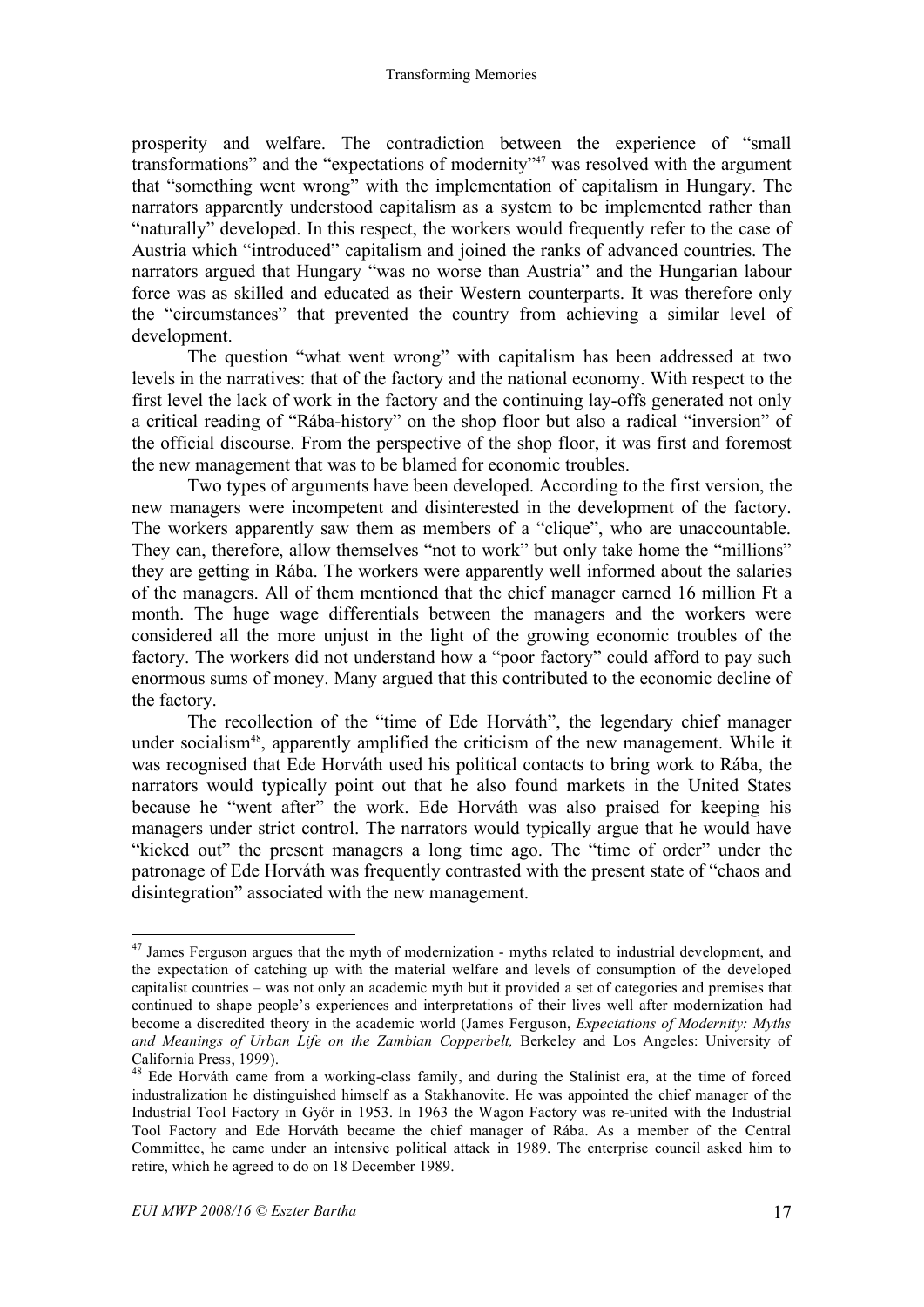There is little order, little work, everybody knows, it is different than in the past when we had the big orders. Because it is not a solution for them to go and look for work but to kick out the people, even though they'd better kick out the managers 'cause they are more useless than we. The chief manager says, I can't give you work, there is no work. He says it is not his job to find work. Okay, then what is his job? What does he get 16 million a month for? Because that's how much he gets. And he can't save 5,000 extra for us. It is no solution that I don't give you work, I can believe that but then how come that in the past we had work? This is my biggest problem now, that's why I'm telling you. I don't want to go back to Ede Horváth but my opinion is that I grew up in this environment, in this factory, so I want to work in a normal job in a normal environment and I think the people should consider that those leaders did a lot for this environment, this country. Because this town can only be grateful for people like Ede Horváth and Róbert Burger. 49

The speaker apparently sees no difference between the task of Ede Horváth, which was to a large extent political, and the task of the new management. "It is no solution that I don't give you work, I can believe that but then how come that in the past we had work?". He attributes the failure to find new markets to the incompetence of the managers rather than the low competitiveness of the factory. He explicitly contrasts their perceived disinterest in Rába with Ede Horváth's commitment to Rába and the town of Győr. Local patriotism is another important argument that most of my narrators used. The new managers were uniformly criticised for their lack of local contacts and their disinterestedness in the development of the town, which was another significant difference from the time of Ede Horváth. The workers would typically use the term "Budapest people" to refer to their "non-belonging" to the Rába community. Their unfamiliarity with their environment gave rise to many comical anecdotes.

We hear that one day the chief manager from Budapest makes up his mind and starts speaking English at the meeting. Half of the bosses here can't speak English. They have not got a clue what he is talking about. They are just sitting there and nodding their heads. Now tell me honestly, do we need such a chief manager?<sup>50</sup>

The second type of argument constructs the decline of the factory in terms of a conscious design. Many narrators argued that the "folks from Budapest" intentionally wanted to destroy Rába in order to sell its valuable real estates and take the money out of the factory. The fact that the leadership did indeed offer the central site for sale nourished further speculations. The rumours that the site was to be bought by an Israeli estate agency were developed into full-fledged conspiracy theories in some narratives:

It is Jewish capital that robbed this country, this is the general opinion here. And I agree because it is also my experience. I stress that I am not an anti-Semite, I have no problem with the Jews, but they are starting to convince me. The newspaper wrote that the Wagon factory will build luxurious houses here from Israeli capital, just think of the workers, who spent their lives in this factory, it was our work that built this factory, that is why we got so little pay and now they are selling it to Israeli capital. Engel-group? When the people heard this, the very moment they started to blame the Jews. The workers are betting that he [the chief manager] is a Jew. I really don't know if he is but all the people are saying that here. You hear it from many people in Győr.<sup>51</sup>

<sup>&</sup>lt;sup>49</sup> Interview with a Hungarian male skilled worker (57).<br><sup>50</sup> Interview with a Hungarian male skilled worker (48).<br><sup>51</sup> Interview with a Hungarian male skilled worker (51).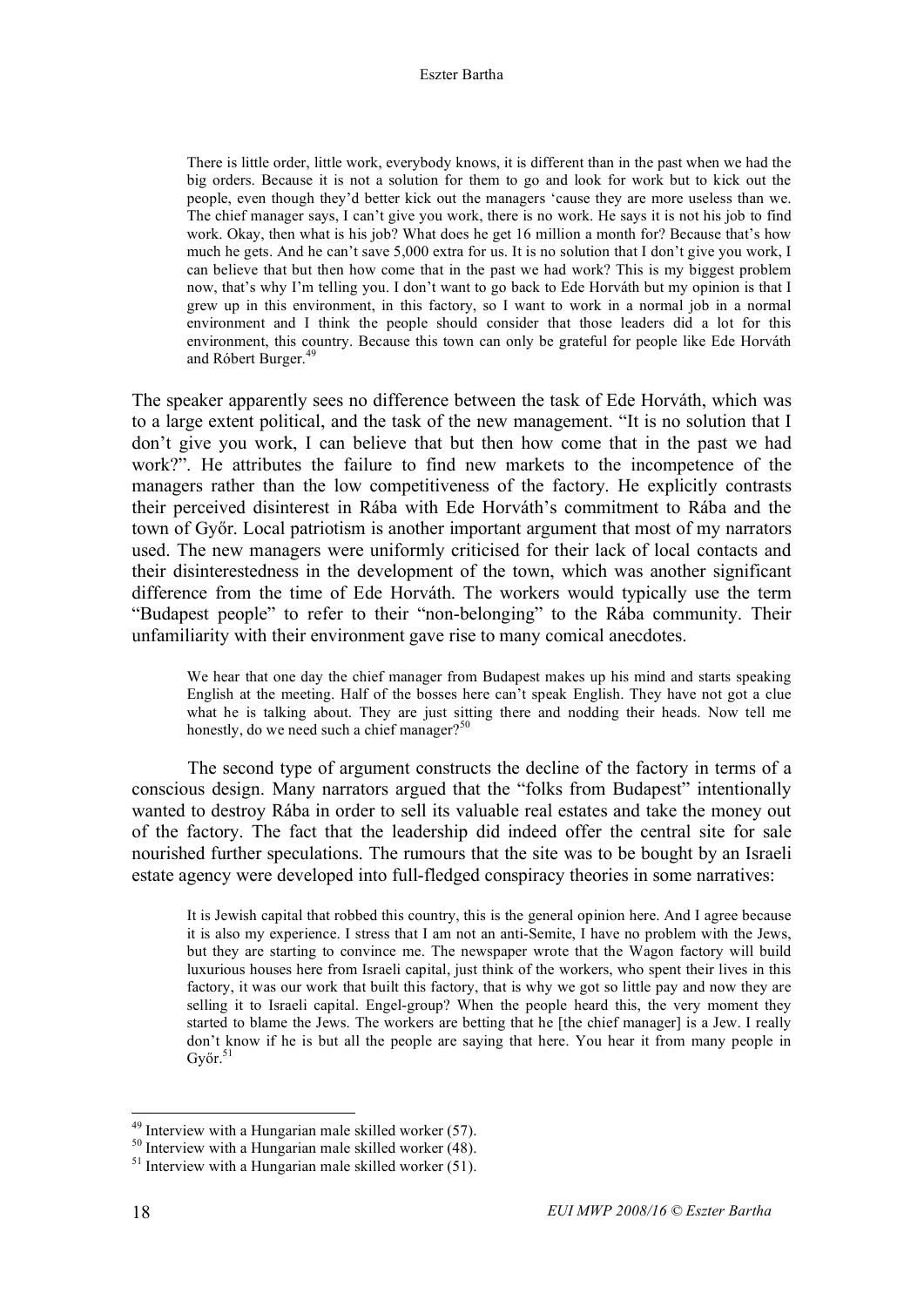Although apart from the speaker only one male pensioner who developed overtly racist arguments, the comments I heard during my visits to the factory suggest that the rumours of Israeli investment did indeed reinforce anti-Semitic sentiments. It is worth pointing out that while the workers were reluctant to renounce normative views on capitalism, many of them were apparently susceptible to anticapitalist rhetoric if the "capitalists" were identified with the Jews.

At the national level Hungarian workers would typically blame the multinational companies for the destruction of Hungarian industry. In this respect, the arguments about "what went wrong" with Rába were "extended" to explain change in the whole country. Most narrators considered the elimination of rivals as a common strategy of multinational companies. The destruction of Rába was therefore read as part of this large-scale strategy intended to destroy Hungarian industry.

To be sure, it was generally recognised that multinational companies had brought "progress" to Hungary. Narrators would, however, immediately point out that the material and technological basis of this progress did not belong to Hungary and therefore made the country very much dependent on "external forces." The "right" way of progress was apparently conceived within the framework of the nation state:

Until the change of regime we developed on our own. Now the multinationals are developing a lot. But what happens if one day they decide and pack and go? What is left behind? The empty hall? What do we do with it? It does not belong to our country. Until the change of regime whatever progress we made, it was on our own. Since then whatever progress we made, was mostly done by the multinationals. And if they leave, the country will collapse.<sup>52</sup>

The narrator clearly constructs the concepts of "progress" and "development" with reference to a "national" capitalism. The socialist system is apparently understood first and foremost as a modernising regime. The slower rate of progress in the past is contrasted with the new perspectives. "Now the multinationals are developing a lot". As the narrator argues, however, this is an "illusory" progress, because it is beyond the control of the national economy. "And if they leave, the country will collapse". In this respect, the progress "done by the multinationals" is clearly understood to be "extralocal" and therefore unreliable.

While the new perspectives of progress are "illusory" in most of the narratives, all the more "real" are the detrimental effects. The narrators would typically argue that the entry of the "multinationals" into the Hungarian market created "unfair" competition between foreigners and Hungarians. The "national property" was therefore sold to the "foreign" people.

This was the change of regime, that we sold everything. And to whom? Not to Hungarian people. To abroad. And for them the most important thing is to get back as much profit as they can. Because Hungarian people can't buy big companies, not even one of them.<sup>53</sup>

With respect to the selling of national property, the workers drew an explicit analogy between the case of Rába and that of the national economy. They argued that the "foreign" owners would intentionally destroy the factories to get rid of competition. De-industrialisation was therefore understood as the product of a conscious design.

 $52$  Interview with a Hungarian male skilled worker (57).<br> $53$  Interview with a Hungarian male skilled worker (49).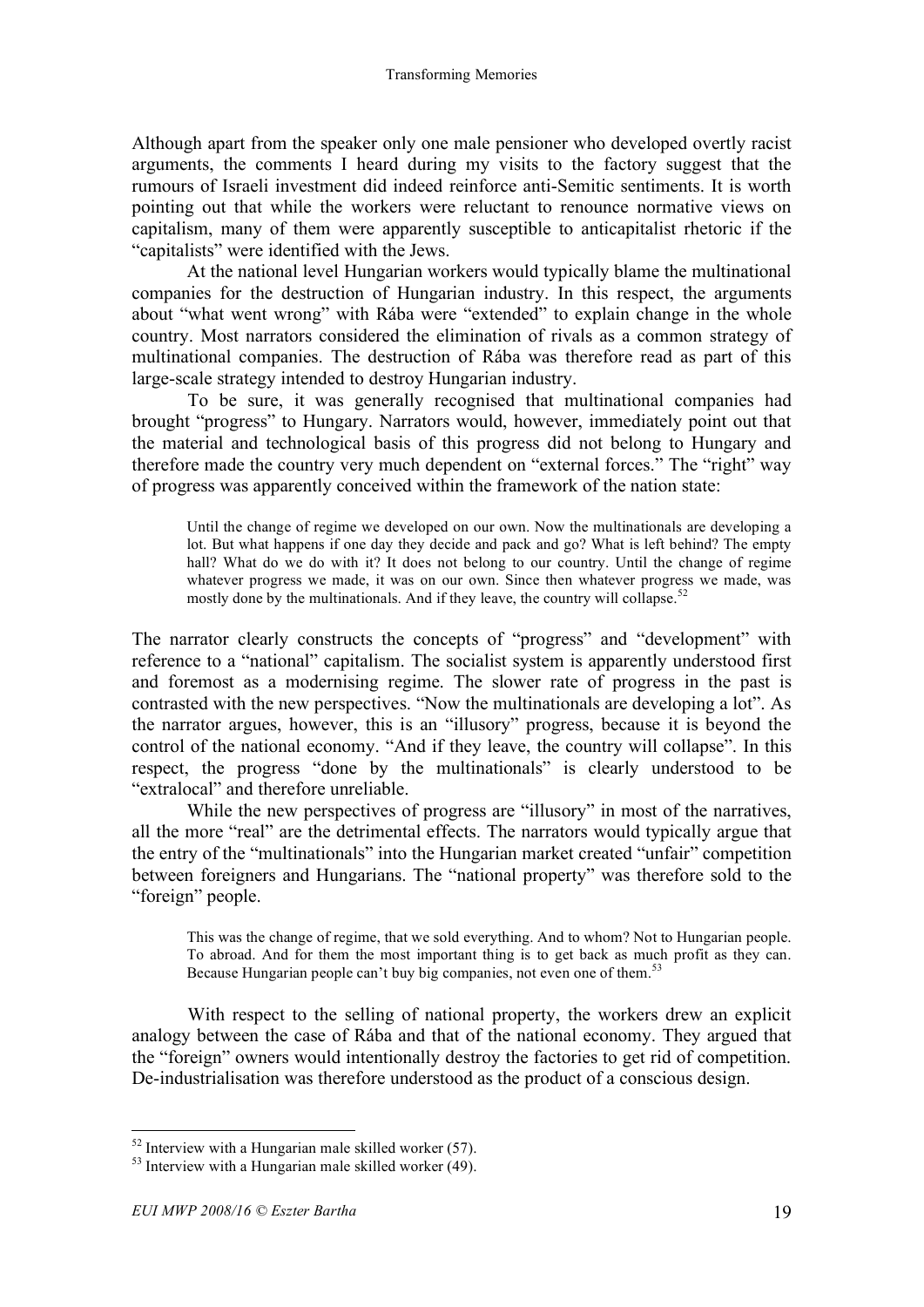The "foreign" owners not only eliminated potential rivals but also enjoyed extra privileges that the narrators considered particularly unfair. The most important were the tax-exempt agreements. Many workers would make explicit comparisons between Rába and Audi to argue that the latter was in a much better position to invest in technological development than the Rába factory, which had to pay taxes.

I think that this crisis is creeping on in Hungary because we should also make a step forward. We need to invest, to buy new machines and technology and we can't afford it because we are taxed. And the foreign companies are all competitive because they are not taxed. Take Audi, it is easy for Audi to invest if they don't pay taxes to the government. That is where I see the problem that the government holds up its hands and lets everything be sold. And the result is that everything goes bankrupt. So I am not happy that Audi is prospering. Because it will prosper like it did in Szombathely, where Opel bought the plant and after five years, when they should have paid taxes, what did they do? They moved the plant somewhere else. And now they are producing Opels in Poland. 54

The listed inequalities, the growing dependence and the insecure future apparently hurt national sentiments. It is, nevertheless, worth pointing out that workers' views on multinational companies were "consistently inconsistent". While it was generally recognized that "multinationals" gave higher wages than the national companies, workers would typically add that the companies would have had to pay considerably more to workers in Western countries. The self-image of "cheap labour" apparently made the workers susceptible to nationalistic rhetoric.

The world economy already said that Hungarian labour was too expensive, they cannot make a business out of us. Regardless that they pay one-seventh of what they would pay in Inglostadt. I am not a nationalist but I think that this Csurka [radical rightist party leader] is certainly right about this. It should not be like the Germans who think Germany is above everything but Hungarian people should have respect in their own country. Yes, they should. Because now they take us for nothing, that is the truth. We don't have any respect.<sup>55</sup>

The perception that development is controlled by unpredictable "external" forces triggered strong statist arguments. Most of the workers blamed the government for making too great concessions for global capital. The workers would typically expect the government to interfere and re-assert control over at least part of the economy.

Because you can take any company, they will destroy them if the state does not interfere although it should, because that is the goal here, to destroy this factory, which was a prospering enterprise in the past, the point is to destroy it, so that there is no competition. I can tell you that I can see through these things […] Another example are the textile factories, a rival firm bought them and since then there has been no development here. There was Richards, Graboplast, all serious, big firms with international reputations in Győr and all went bankrupt. That's what I don't understand in this change of regime, why they do not interfere, because okay, they should not support bankrupt factories but it should be different if the state and the country see a perspective in a factory […] because we should consider our own interests and we should not be dependent so much on the West.<sup>56</sup>

While the development of the national economy received a rather negative judgment, the change of regime was even more critically evaluated. One can point out

<sup>&</sup>lt;sup>54</sup> Interview with a Hungarian male skilled worker (57).<br><sup>55</sup> Interview with a Hungarian male skilled worker (48).<br><sup>56</sup> Interview with a Hungarian male skilled worker (52).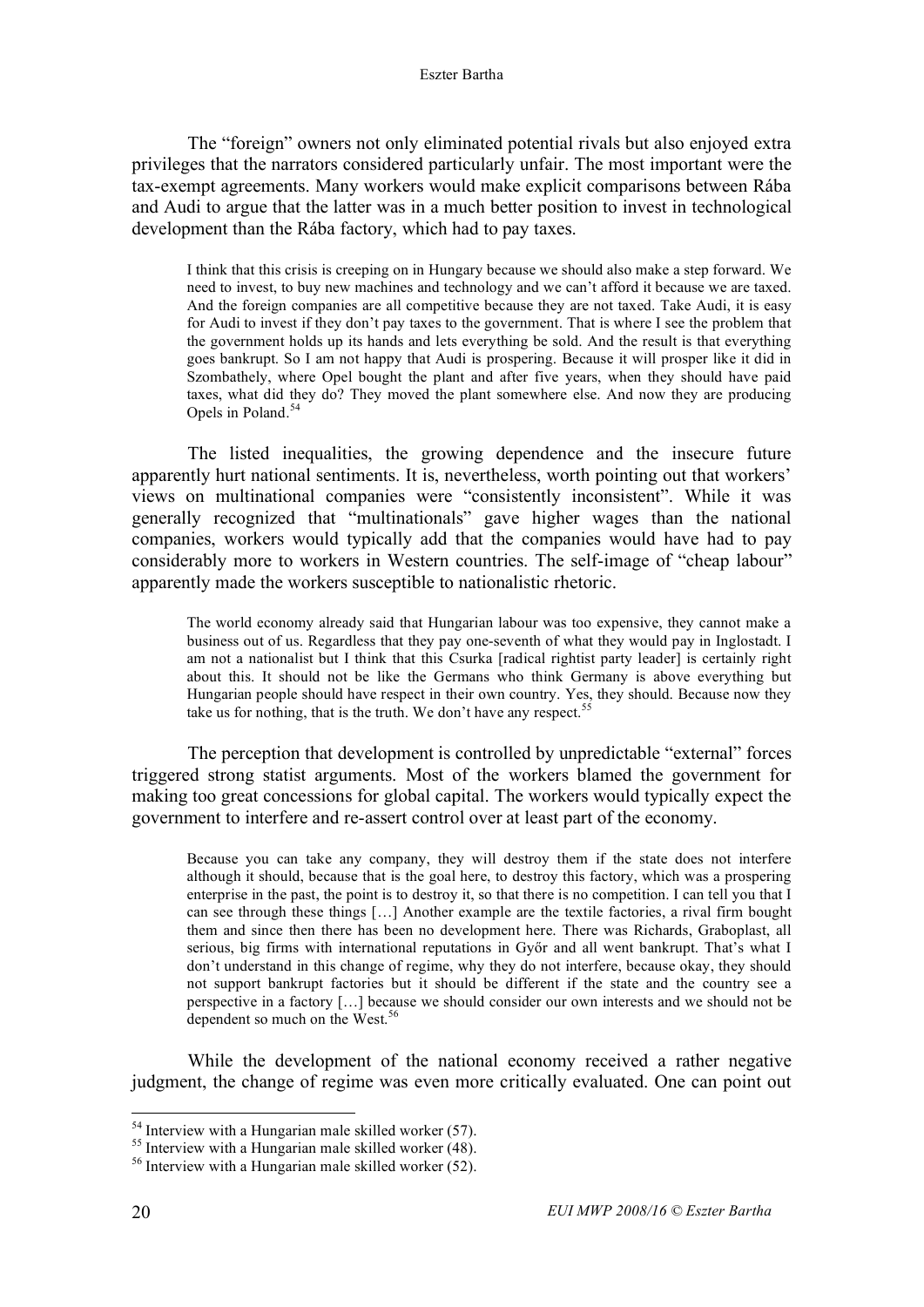here a gender specific difference: many skilled workers and foremen (including former members of the Party) would typically argue that the collapse of the Kádár regime was necessary and inevitable, while it was typically women who lived in villages and were often employed as unskilled workers who expressed a desire for a return to the past.

I trust that mammoth companies like the Wagon factory will not be created in the future. So there would be no more such giant enterprises apart from the rail and traffic companies but there would be firms of a human size, which offer material opportunities for our youth, but within manageable limits. There will be competition but young people can make a living. I believe that if one works hard, this can be realized everywhere. I would never want to go back to the system that we had before 1989. No way. Because the conscious life, conscious education and the conscious future is moving in the direction in which we are going right now. 57

I see a big difference. At that time, in that system, if you had a job where you worked eight hours a day, you still had Saturdays and Sundays. I worked in the local co-operative, I kept pigs and cows. I paid the wedding of my daughter from the money that I earned on the pigs. We worked very hard but we made a decent living, I could save, I could count how much the food cost every day […] I can tell you that all of these houses were built in the Kádár regime. You don't have to tell this to anybody in the village. Everybody started building their own homes, young people got married and in the next month they took up loans because they had a secure workplace, and they started building. I could save for everything at that time from my own work […] I hate this system, I really do, where the danger of indebtedness threatens us. I feel, I know, I see this danger. And if there is no change, they don't increase wages, I am 100% sure that we will have to accumulate debts. And then will they take this house, which we have built out of many years' work? Do I deserve this after I have worked all my life?<sup>58</sup>

Regardless of how the Kádár regime was evaluated, the change of regime was felt to be a period in which society was cheated. It was commonly believed that privatization benefited the old elite and that ordinary people received nothing of the "peoples' property". As we have seen, many speakers argued that foreign companies only bought local firms to close them and eliminate business rivals, and they were only interested in acquiring Hungarian markets. People would typically blame the old elite for selling off national property. They were seen not only as egoistic and selfish but also irresponsible and unscrupulous, willing to sacrifice national interests in order to enrich themselves. It can therefore be argued that in the eye of many workers the change of regime was "imposed" on the people from above, and they had little or no opportunity to influence the formation of the new system. I have chosen the following quotations to illustrate how deeply rooted the conviction is that the workers were excluded from the decision making process and that privatization meant a new exclusion and dispossession of the people:

For sure we were not overpaid, because you know at that time they told us that we earn so little because 30% of our wages went to the social fund. But then in 1989 democracy broke out, and this 30% was lost, they are not going to give it to us although after 40 years I think that they could […] In 1989 I told the party secretary that comrade, I have finished. I see so many swindles here that I have had enough. Why in 1989? Because I did not like anything that was going on at that time, there was so much beating around the bush, lying, blaming others. So I said that I have had enough of this business. If you can't go on in the right way, you should close the shop. And so I have finished. And I have not regretted it for a minute.<sup>59</sup>

<sup>&</sup>lt;sup>57</sup> Interview with a Hungarian male skilled worker (58).<br><sup>58</sup> Interview with a Hungarian female unskilled worker, former shop steward (54).<br><sup>59</sup> Interview with a former Hungarian foreman, pensioner (75).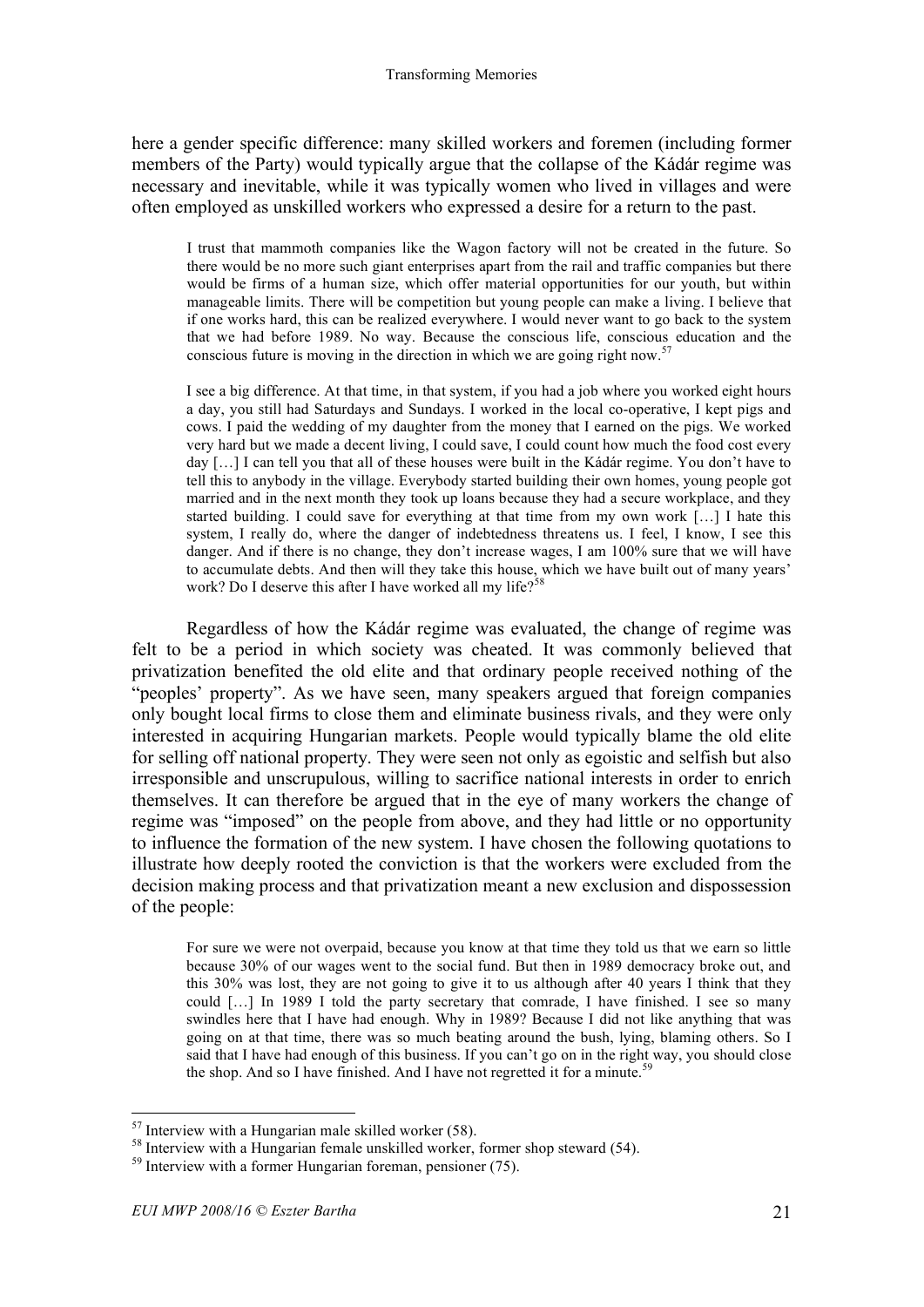They practically stole the factory. When this new chief manager, X, arrived, they transferred the production of buses. But where? To one of the companies where he has interests. When manager Y left the factory, he also took I don't know how many turner's lathes on the pretext that the factory does not need them. This is how things are carrying on. [...] Public money just disappears somehow… for instance in Rába. When they distributed the shares, they did it so that the management got the majority. And the blue-collar workers, who needed money, what did they do? They sold their shares at low prices to the management. This is how it worked. And now they can do whatever they want. 60

In the past system there existed a social net. It was compulsory to have a workplace. If you had not worked for three months, it was a criminal offence, and they had to find a workplace for you. Or you had to show how you make a living. Now you don't have to show anything. And nevertheless, how many of those, who don't work today, dress and live much better than the workers? And people, who live from wages, can't save and can't make a decent living. [...] My son comes home from school saying that they want to make a board of photos of the students taking their final exam for 100,000 Ft. My heart aches. That the parents of one child can afford everything and the other has nothing. Horrible. I have declined to a level where I never thought that I could get, that I don't eat a proper meal for days so that my son does not see that I can't afford the meals for two. If this is what the change of regime means, I may wish the old regime back. Because there was security there, this is what I think even today.<sup>61</sup>

In contrast with the Hungarian narrators, the German interviewees spent much less time on the re-structuring of the factory and the massive lay-offs. The reduction of the personnel was understood as the natural outcome of the loss of markets and the drastic fall in demand. The majority of the workers did not question the validity of the social scheme, which was set up to protect the most vulnerable groups. Some interviewees argued that people used "contacts" to keep their jobs but it was generally recognized that the social and family situation of the employees was taken into account (for example, it was young people in the first instance, who had to go because they could easily find new employment in the Western German regions; when a couple worked by Zeiss, an attempt was made to keep at least one of the partners). In the German interviews there was no reflection on the "decline" of the factory; indeed, the interviewees did not construct the post-socialist history of the factory in terms of a "narrative of decline". Many workers in fact thought that the change brought progress, investment and new technology to the factory. People who lost their jobs would not discuss the later history of Zeiss at all. Many interviewees, however, observed that the industry in the socialist period polluted the environment to a much higher extent than did the new technologies.

The difference between the political climate of the Honecker and the Kádár governments was also reflected in workers' memories of the two regimes. Although it cannot be said that the socialist system left only negative memories behind in East Germany – in fact, most of the interviewees said that the school system, health care system and child care institutions were better, and the state gave more support to working mothers than after 1989 – no-one wanted to return to Honecker's GDR. The most "extreme" story in this respect is that of a worker who was homeless at the time of interviewing, and had been imprisoned for political reasons in the GDR in the 1980s. Even though he said that he would not fight again for a capitalist system, not even his experience of the new society could embellish the memory of the Honecker regime.

 $^{60}$  Interview with a Hungarian female skilled worker (56).<br><sup>61</sup> Interview with a Hungarian femalewhite-collar worker, shop steward (48).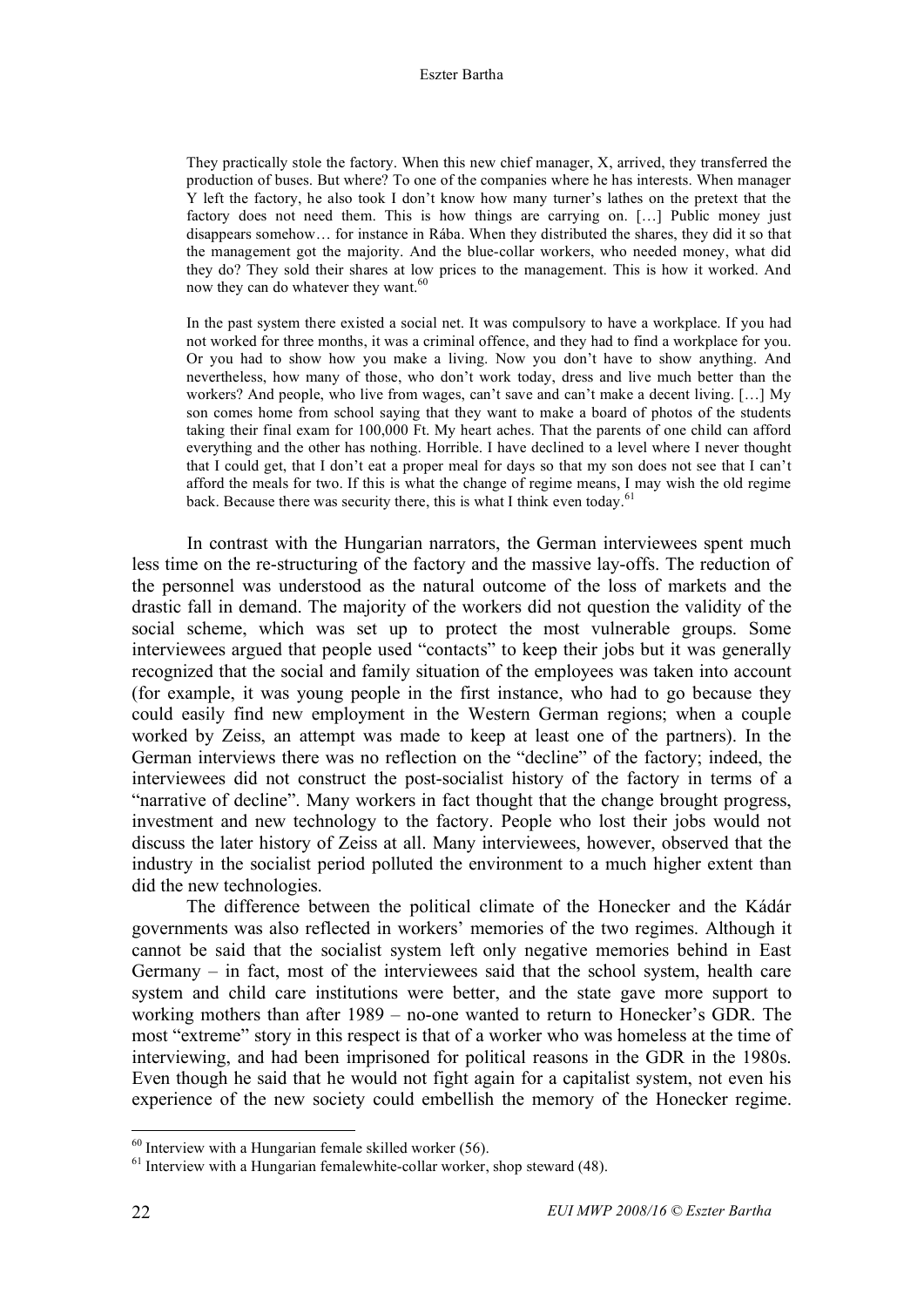Neither did the couple who argued that they lived better in the GDR, want the return of the old regime.

There was also a difference in the political definition of the Kádár and Honecker regimes. In the Hungarian case it was a contested issue in the interviews whether or not the Kádár regime was a dictatorship. In contrast, Honecker's GDR was held to be a dictatorship by the majority of the interviewees. It should be, however, noted, that the narrators strongly objected to the equation of the GDR with the Nazi regime:

My instinct tells me that no, I would never compare the GDR with national socialism. I would not put them next to each other. I can only tell you that I would not. I would not make any comparison with it, no way…. 62

I have not lived under national socialism but I would not compare the two systems… absolutely not. 63

The image of a "totalitarian" state was indirectly contested in many narratives. Some interviewees pointed out the actual involvement of people in the state organized activities:

I did not join the Party. My husband was a member of the Party and when this woman came to me and told me that my husband is in the Party, so that I should be in the Party too, I said to her, so go and convince your husband first. Because I knew that he was not in the Party. In this aspect I was a bit…how should I explain? So for instance I always went to celebrate 1 May. Not because anybody forced me to go there. Because today this is what people would say – that they had to go. They even claim that there were lists of attendance. I have never seen such lists. No one asked me why I go or don't go. I was just there.<sup>64</sup>

I would not condemn everybody who worked for the Stasi. These were personal things…you have to condemn them if they volunteered but it was not always the case. Some were just led into it. They may have given information without harming anybody. I was never interested in my own file or the file of anybody else. If someone worked for the Stasi from our collective, I just don't want to know. 65

Some narrators argued that propaganda was present on both sides to downplay the other regime:

One has to say that the West Germans also don't know much about us. For instance the institutions for child care. We had nice kindergartens, where the children played and learnt many children's songs – and they [relatives, who lived in West Germany] thought that our children learnt only Communist songs!<sup>66</sup>

It is worth noting that many workers, who expressed socialist ideas, argued that in the time of the GDR they had consciously kept a distance from the party-state. While they also maintained this attitude towards the Communist Party after the fall of the regime, they re-evaluated the criticism of the capitalist system which the Party propagated. As some of them explicitly stated, it was only after they had lived in capitalist society that they learnt to believe its socialist criticism.

<sup>&</sup>lt;sup>62</sup> Interview with a German female skilled worker (51).<br>
<sup>63</sup> Interview with a German male skilled worker (54).<br>
<sup>64</sup> Interview with a German female white-collar worker (55).<br>
<sup>65</sup> Interview with a German female skilled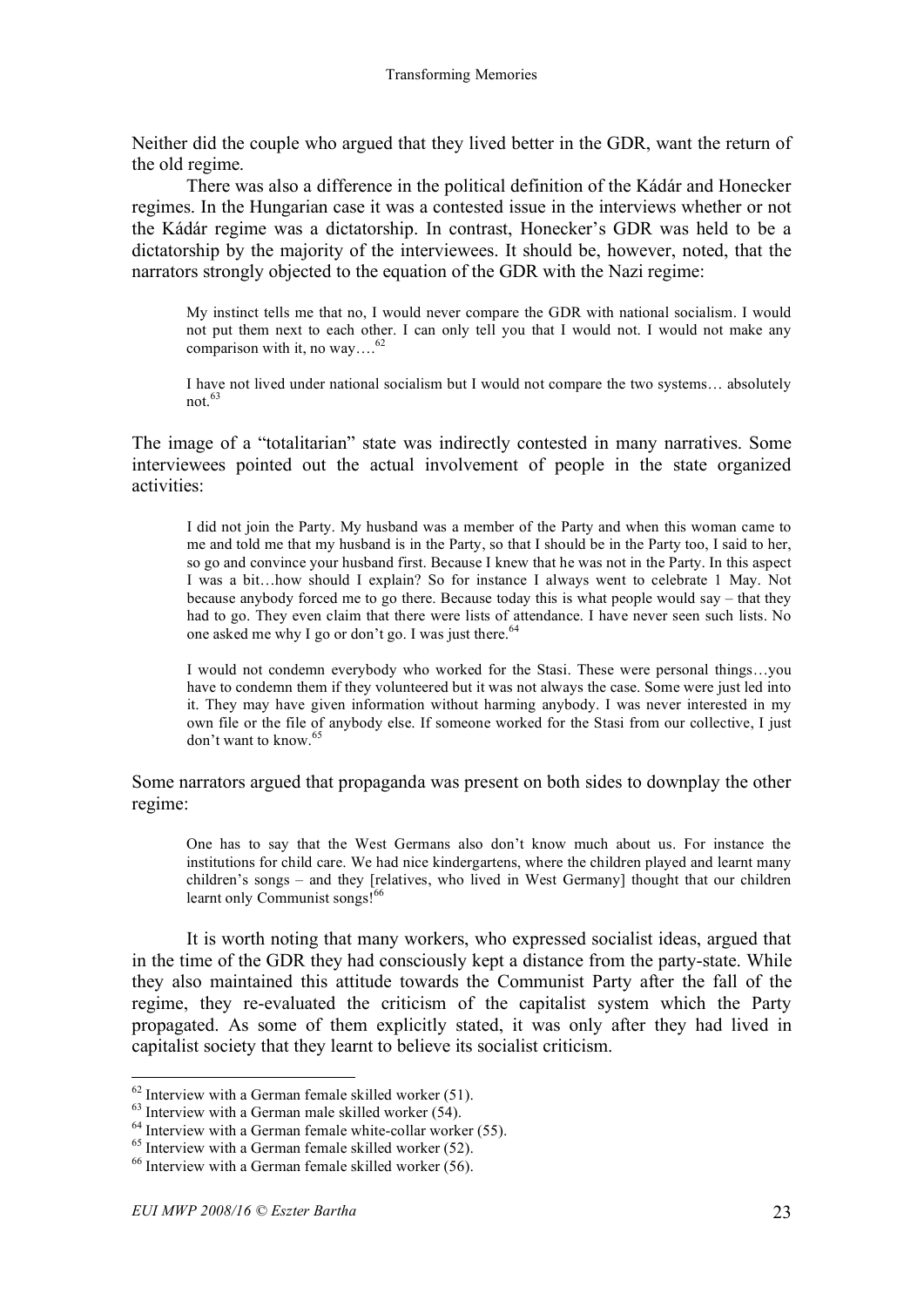I could actually live quite well in that system. I had no other orientation. I was born into that system and I did not feel myself imprisoned. For me it was normal that I could only go to Poland, Hungary and Czechoslovakia…. One was happy to go there at that time […] I was not a member of the Party, no. I could not identify myself with it although I was active socially in many other fields – at school, in the  $FDI^{67}$ , and also during my training. I was always engaged in group activities and community organizations – but the Party, no […] We were not interested in how Honecker lived. I was interested in how I lived. I was not against… But I did not want to join the Party and I stuck to this. I participated in everything that we had in the GDR – brigade book, patronizing schools – because I enjoyed it. But not the Party. That was for me like a red rag to a bull.<sup>68</sup>

I was not a member of the Party, no….I did not have an interest in joining because I did not agree with some things  $[...]$  Na ja, they fooled the people a bit, just like today – socialism, all good, capitalism, all bad – it is not true, they can be both good and bad. As for me, I always say that capitalism is good if you have a job. When I have a job and I earn money, I can fly to America or to Spain or anywhere else. But if you have no money, you have problems.<sup>69</sup>

While most of the interviewees said that they were happy that the Wende had come, the experience of the new capitalist regime triggered a re-evaluation of socialist ideology, which seemed to be effectively discredited when it was propagated by the Party. When speaking of the present, many interviewees expressed a desire for a more egalitarian society, the decrease of material inequalities, the reduction of unemployment and the expansion of the welfare state. Indeed, it can be argued that the majority of the interviewees expressed a socialist view of society. While it was recognized that the old system had to be changed, the workers said that they had a different ideal in mind when they went to the demonstrations against the old regime. It was the members of the younger age groups in particular (people between forty and fifty), who expressed this disappointment.

Today's parties don't have the same power as the Party had. In the old times the Party told the economy what to do, I mean that the main decisions were made in the Party and today it is the other way round: now the economy tells the parties what to do! […] Our politics is too much dependent on economic interests… after all it is big industry that determines what today is called politics […] You did not go onto the street in order to get this system. We went onto the street in order to build up a new system because people were not satisfied with the old. At the time we did not know that we were united. We thought that the GDR would remain. We wanted to move things within the GDR so that we could do things in a different way… that's why people went onto the street at that time […] The situation of labour has worsened. That's clear. There is not enough work for everybody, and it won't get better because of modernization and new technologies. There is a lot of outsourcing, which further reduces the workplaces. So the situation won't improve, it will only get worse.<sup>70</sup>

I see not much difference between the SPD and the CDU. I don't expect anything from this country and this democracy. It has been a long time since I had believed that it would go differently, that something would happen. And then at some point you just realize that what they offer to you, all this politics – it is an ugly comedy! It is always the same people who try to profit for themselves. Nothing else. I don't know what more I should expect from them. In the last years of the GDR everybody was very discontented. We all knew that what was before can't go on for long. There was no more perspective […] at that time there were a lot of illusions, dreams

<sup>&</sup>lt;sup>67</sup> FDJ: Freie Deutsche Jugend, the youth organization of the East German Communist party.<br><sup>68</sup> Interview with a German female skilled worker (55).<br><sup>69</sup> Interview with a German male skilled worker (53).<br><sup>70</sup> Interview wi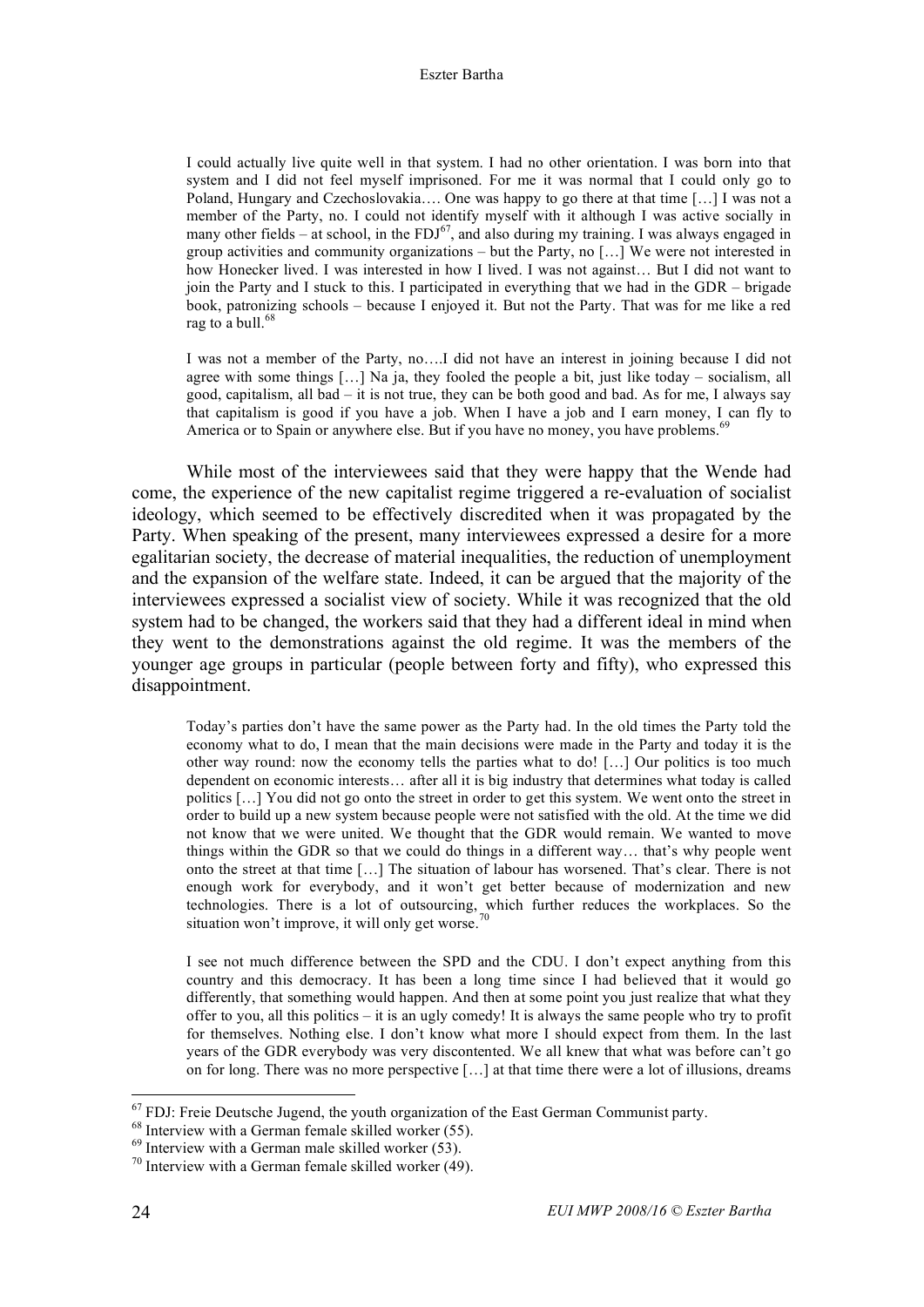that the two systems would somehow merge together but I would not have imagined that our whole system... that it would be so unscrupulously overtaken by the West.<sup>71</sup>

Some narrators also mentioned the generational differences in the experience of systemic change:

Personally I am happy that the Wende has come because my life became much better. But I can take the example of my parents, who have not won anything. They have a very low pension and they don't live well. They have worked all their lives. My mother worked and she had four children. And now I have more money than they have put together. This is somehow very sad… I think that for a particular age group... they had Pech<sup>72</sup>... Young people benefited from the Wende if they had work but a certain age group belongs to the losers.<sup>73</sup>

Regardless of how they evaluated the Wende, the overwhelming majority of the interviewees held that the situation of labour had worsened since 1990 because of high unemployment rates. Many actually explicitly used the term "exploitation" to refer to the workers' situation.

My brother-in-law is also frequently at work from 8 am till 9 pm… People who have work are exploited. They don't dare to protest because they are afraid of losing their jobs. There are lots of others waiting outside, this is what they say. Whoever has work is often exploited. What we have learnt from Lenin – quatsch<sup>74</sup>, Marx's Kapital – what is capitalism? The exploitation of man by man. This is like that. And capitalism has not changed – it will stay like that.<sup>75</sup>

It can therefore be argued that the negative experiences of post-socialist change (out of which unemployment and the disintegration of the old collectives ranked the highest in the German interviews) nourished socialist ideas of society. Workers were apparently disappointed in their expectation that in the united Germany there would be more social justice, and ordinary people would have more say in the issues that affected their country. While they rejected Honecker's regime, the new political system was likewise criticized for its failure to be a true democracy. As the above examples show, many narrators thought that there was only formal democracy in Germany, and that politics was decided by economics. In many interviews we can observe the image of the "little man", who is excluded from the decision making process. People also stressed the huge social and material gap which separated professional politicians from average citizens. Interviewees typically argued that the politicians who sat in parliament had lost touch with the reality of ordinary peoples' lives, a comment on planned reforms that reduced welfare benefits.

While the interviewees did not speak directly of the social downgrading of the working class, the criticisms of high unemployment and the argument that the situation of labour worsened do in fact express a real concern about the social and political role of the working class. Many interviewees were sharply critical of the shrinking of the middle class because they considered the working class as part of that middle class. This classification of the working class may well have been one of the most lasting legacies of the socialist middle class, whose disappearance still triggers sharp social criticisms.

<sup>&</sup>lt;sup>71</sup> Interview with a German female skilled worker (47).<br><sup>72</sup> They were misfortunate.<br><sup>73</sup> Interview with a German female white-collar worker (44).<br><sup>74</sup> Nonsense.<br><sup>75</sup> Interview with a German female engineer (49).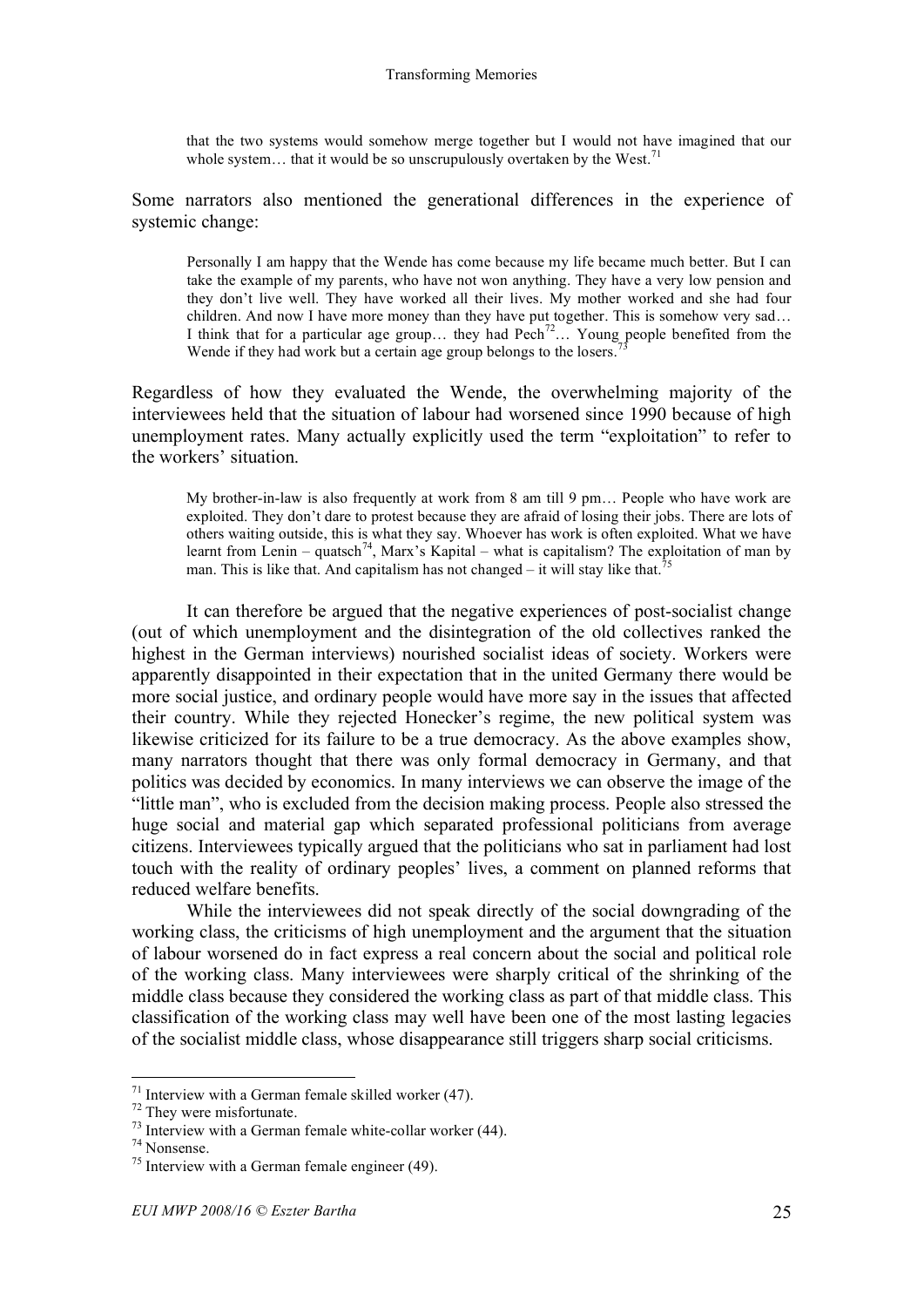Nowadays people don't want to be turners or technicians but they want to make a great career… This is, I mean…. The situation of the little man got worse and not only because of unemployment but if you look around the small entrepreneurs also have troubles…it was always my conviction that a state can't exist without a middle class. If this trend continues, then the middle class will disappear, and no state can exist without a middle class. Because a state always needs "extended hands", and this is exactly what the middle class provides.<sup>76</sup>

First of all, you should see that the whole state has changed fundamentally – I mean its total organization and its objectives. The GDR was in principle a worker and peasant state. For instance they did a lot to support workers' education. It was easier for working-class children to get to a university than those who came from intellectual families. The whole culture of this country was like that. Today's society is totally different, there is much more support for intellectuals, science, research, they get much higher incomes and better opportunities. And if you see both dimensions – the economic and the social conditions – then there is a change of 180°. And there is an overall change of culture that you can also see in the plants. In the GDR it made no difference if you were a worker, a foreman or a manager – no difference in treatment, you could talk to everybody. What we experience today is that those who have responsible jobs distance themselves from their subordinates.<sup>77</sup>

Inequalities have been increasing, na  $klar^{78}...$  You can see this in the neighbourhoods. In the time of the GDR people were happy when they moved to a newly built blocks of flats. Nowadays you find mostly migrants and the unemployed living there. Whoever has money moves away, builds his own house… there are whole quarters now where only professors and managers live.<sup>79</sup>

## **Conclusion**

In spite of the differences between their ruling socialist regimes, systemic change produced common experiences in East Germany and Hungary. Unemployment, the disintegration of the old socialist collectives, the loss or reduction of former networks, and the decline of solidarity in the workplace, the neighbourhood and in society seem to be common topics that underlie workers' narratives of the experience of post-socialist change. "Die Wende" was clearly understood as a dividing line in the German interviews. It should be noted, however, that many interviewees explicitly contrasted their original expectation of a more just, socialist oriented state with the new system, which they started to interpret in terms of its once discredited leftist criticism. In the Hungarian case, the year 1989 bore less significance for the majority of the interviewees. Systemic change was in general understood as an elitist project, whose negative consequences the people had to bear. While the German workers, who had work, still considered themselves to be part of the middle class, in the Hungarian case there was a stronger sense of the working class being downgraded (declining standards of living, the declining prestige of the factory).

These negative experiences did not, however, per se generate a leftist criticism of capitalism. In Hungary the contradiction between experience and expectation was resolved with the argument that something went wrong with the implementation of capitalism. The negative experiences of systemic change, which was understood as an

<sup>&</sup>lt;sup>76</sup> Interview with a German female quality controller (53).<br><sup>77</sup> Interview with a German skilled worker (55).<br><sup>79</sup> Interview with a German skilled worker (60).